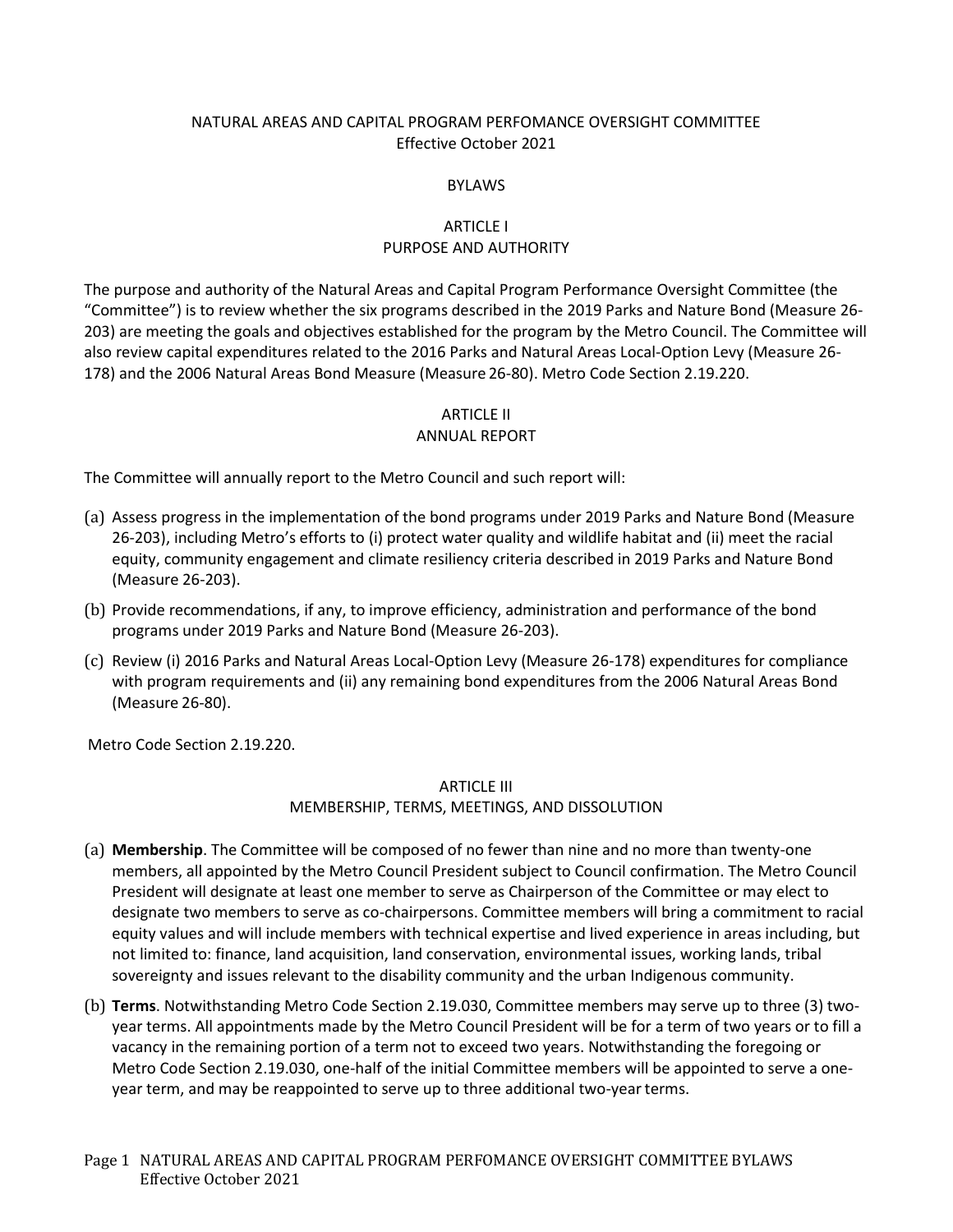- (c) **Meetings**. The Committee will meet no fewer than three times per year.
- (d) **Dissolution**. The Committee will be dissolved on July 1, 2035 or upon the issuance of a final report by the Committee after all funds authorized by the 2019 Parks and NatureBond (Measure 26-203) and 2006 Natural Areas Bond (Measure 26-80) and the capital funds from the 2016 Parks and Natural Areas Local-Option Levy (Measure 26-178) have been spent, whichever is earlier.

Metro code section 2.19.220.

#### ARTICLE IV ROLES AND RESPONSIBILITIES

Committee members will:

- (a) Review and receive regular updates and information about the bond and pose questions or request additional information from Metro staff.
- (b) Receive regular bond financial updates and reports from Metro staff.
- (c) Use a set of Council approved outcomes and metrics grounded in the three bond criteria to evaluate bond progress at least annually.
- (d) Help determine the tools and reporting that helps the Committee evaluate bond progress.
- (e) Determine the data to include in an annual report presented to the Metro Council.
- (f) Provide oversight as needed to the remaining funds from the 2006 natural areas bond and capital investments from the parks and natural areas five-year local option levy.

# ARTICLE V

### QUORUM AND MANNER OF ACTING

- (a) A Quorum is a majority of the Committee members (13 members). A quorum is needed for a vote by the Committee. A quorum of members is not needed to conduct a meeting where there is no anticipated formal vote.
- (b) The Committee will make recommendations by consensus. Consensus is where all members agree on an option, and are willing to move this option forward as a recommendation. Committee recommendations will be understood as the most viable approach for the overall program, even if they do not achieve each individual member's personal preference. If the Committee is not able to reach consensus, the Committee will forward an option as a recommendation if a 2/3 majority of voting member vote for the option.
- (c) The Committee will respect decisions as final unless a majority of the Committee agrees there is sufficient new information to reconsider a previous decision.
- (d) The Committee will presume that a member who is present at the meeting at which action on any matter is taken assents to the action unless the member's dissent is entered in the minutes of the meeting.
- (e) The Committee will not allow proxy or absentee votes.
- Page 2 NATURAL AREAS AND CAPITAL PROGRAM PERFOMANCE OVERSIGHT COMMITTEE BYLAWS Effective October 2021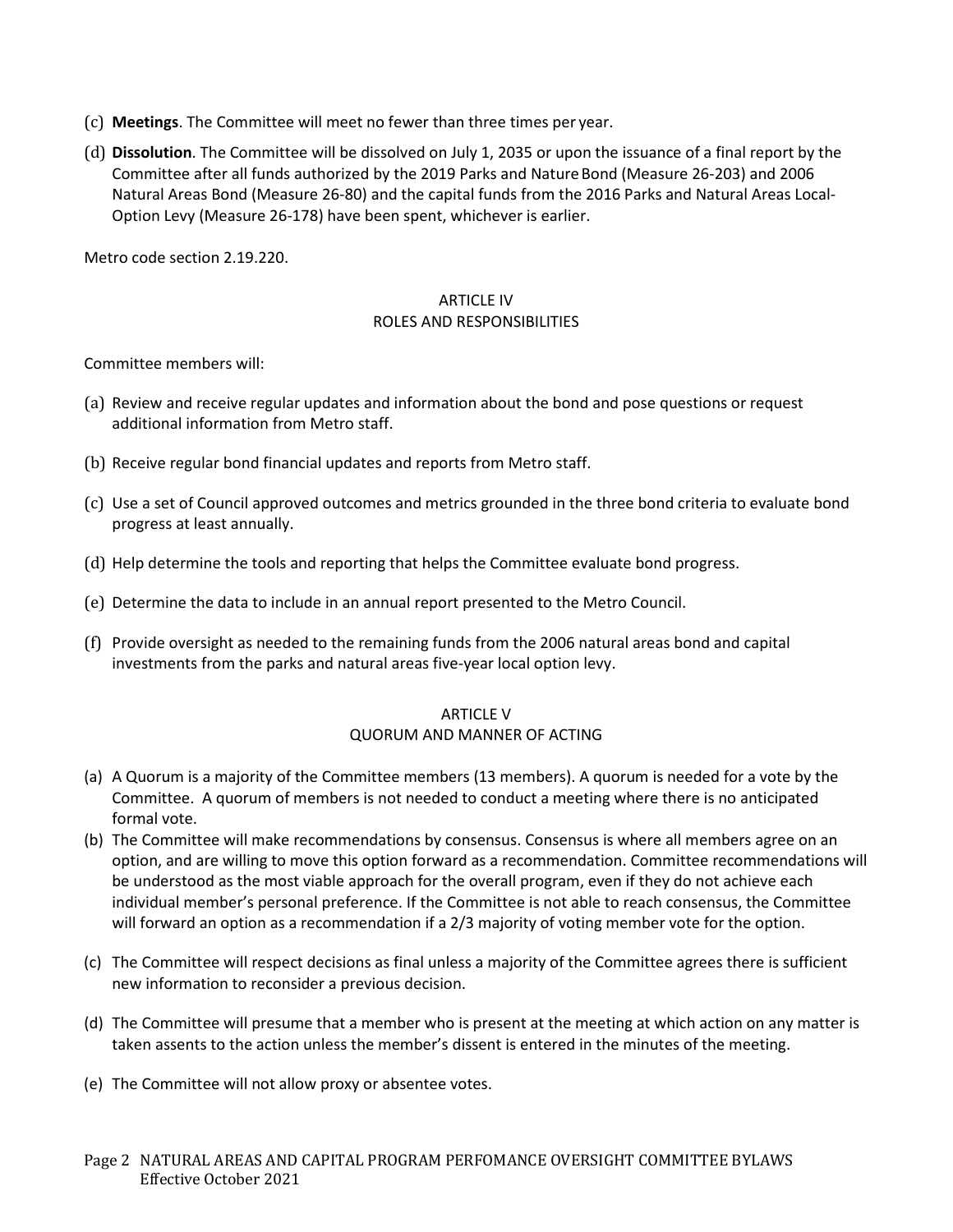(f) All Committee members are "public officials," and must comply with the Code of Ethics and Conflict of Interest provisions of Metro Code Chapter 2.17, attached to these Bylaws.

### ARTICLE VI CONDUCT OF MEETINGS

- (a) The Committee will conduct meetings in accordance with rules set by the Commitee.
- (b) Attendance: members commit to attending all meetings unless they are prevented from doing so by reasonable excuse. Committee members will notify staff ahead of meetings if they are unable to be present, and will read materials and request briefings from staff on the information presented, deliberations and outcomes of the meeting. The Committee will not use alternates or proxies.
- (c) In the absence of the regular chair, the Committee will appoint a presiding chair to conduct that meeting unless the chair has already done so.
- (d) The Committee may establish other rules of procedures as deemed necessary for the conduct of business.
- (e) Metro will provide staff, as necessary, to record the actions of the Committee, and to handle Committee business, correspondence, minutes, and public information.
- (f) Committee members are subject to the provisions of Oregon Public Records and Meetings Law. All Committee meetings and records shall be open and available to the public. This includes discussions of Committee business by email or in gatherings of a quorum of Committee members outside of regular Committee meetings.

#### ARTICLE VII WORKING GROUPS

- (a) The Committee may decide to conduct some of its work through working groups.
- (b) Working with Metro staff, the Committee will determine the focus for each working group.
- (c) Meetings of the working groups that have fewer members than a quorum of the full Committee are not subject to Oregon public meetings law.
- (d) The working groups will report back discussions, findings, and recommendations to the full Committee for deliberation

### ARTICLE VIII AMENDMENTS

- (a) Notwithstanding subsections (b) and (c) of this Article, where the Bylaws include provisions from the Metro Code, the Committee Chair(s) will update these Bylaws to reflect any changes to the Metro Code.
- (b) A majority of the full Committee may amend or repeal these Bylaws.
- Page 3 NATURAL AREAS AND CAPITAL PROGRAM PERFOMANCE OVERSIGHT COMMITTEE BYLAWS Effective October 2021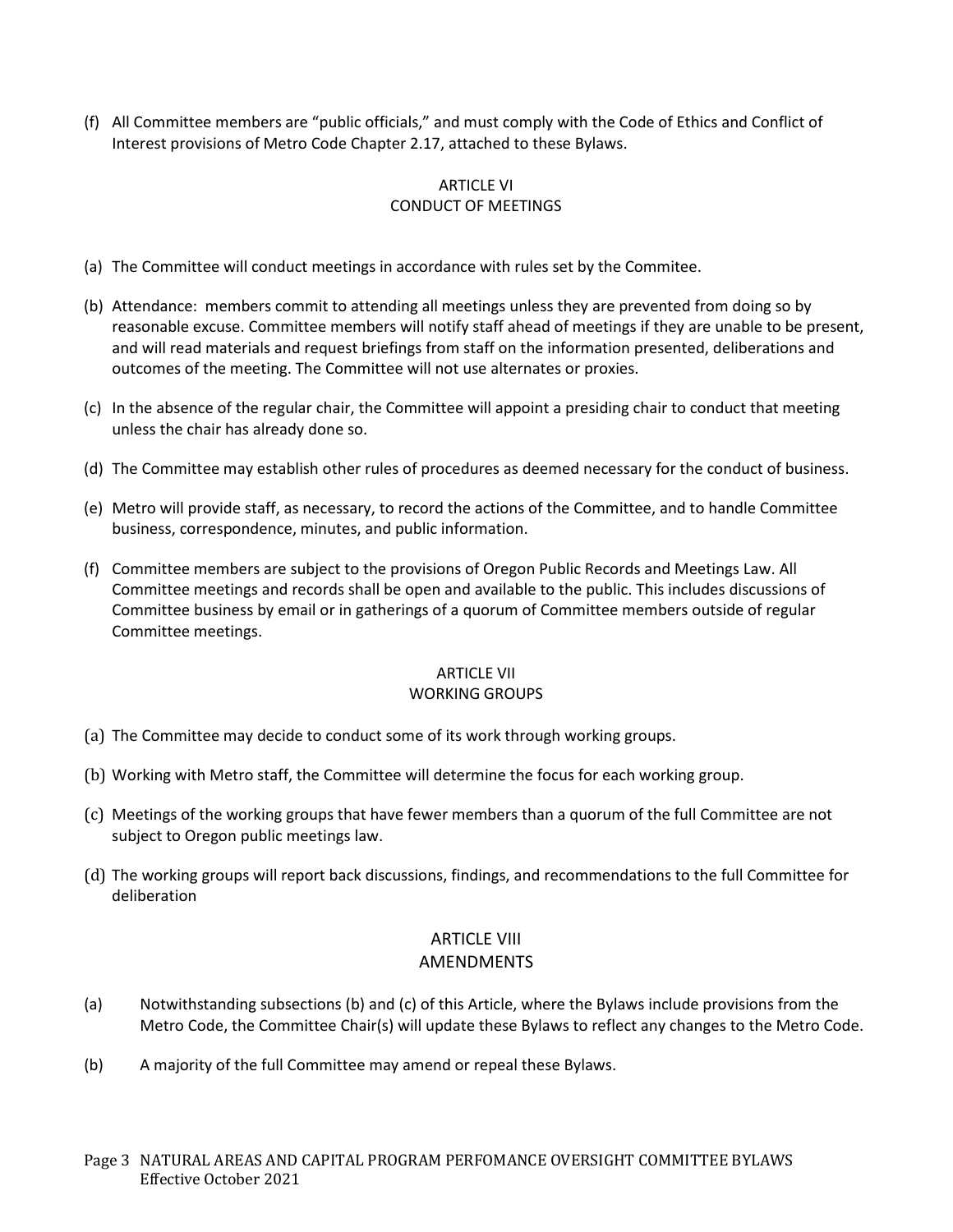(c) The Committee chair shall deliver written notice, including without limitation email notice, to all members not less than seven (7) days before any proposed action to amend or repeal Bylaws.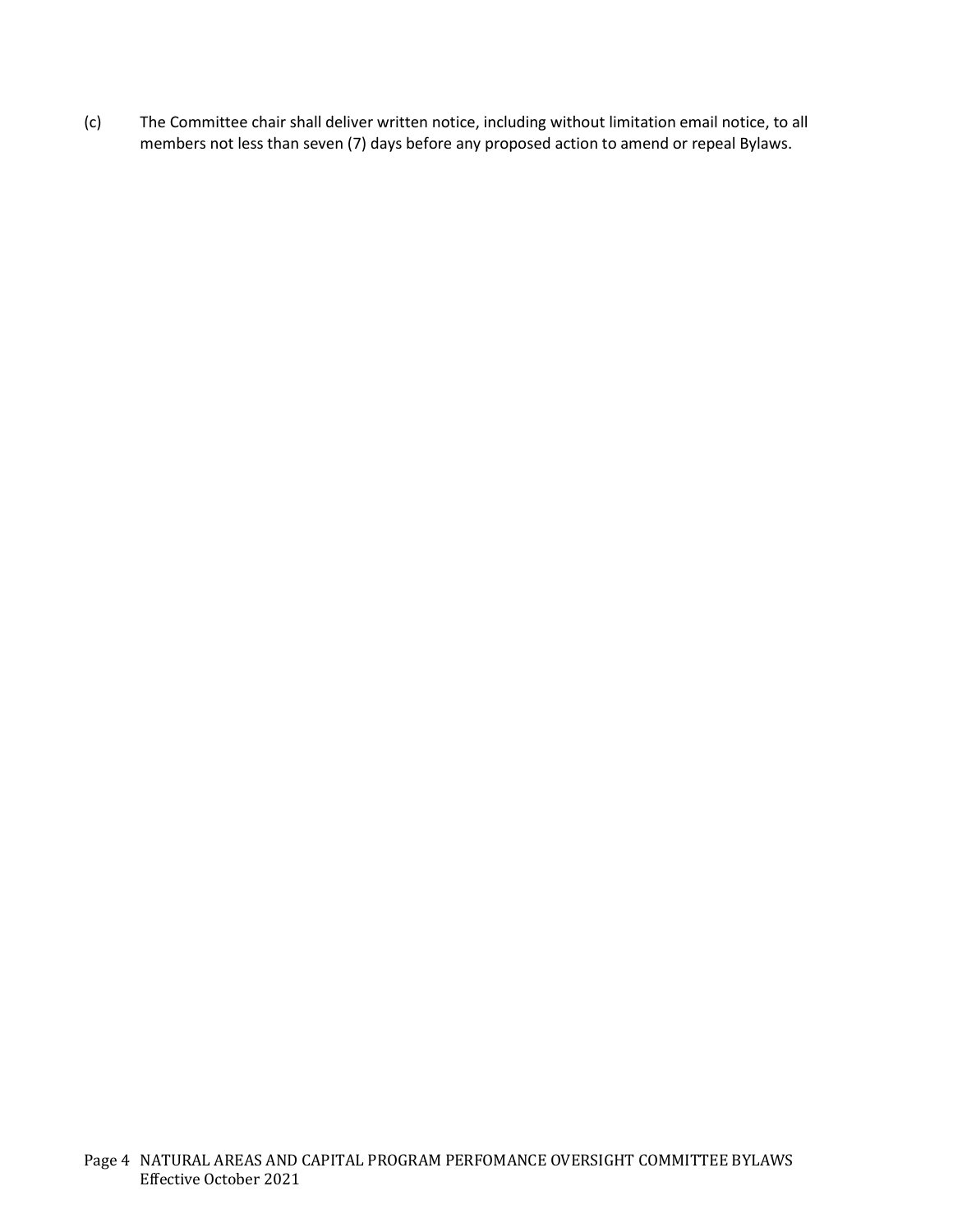## **2.19.220 Natural Areas and Capital Program Performance Oversight Committee**

(a) **Purpose and Authority**. The purpose and authority of the Natural Areas and Capital Program Performance Oversight Committee (the "Committee") is to review whether the six programs described in the 2019 Parks and Nature Bond (Measure 26-203) are meeting the goals and objectives established for the program by the Metro Council. The Committee will also review capital expenditures related to the 2016 Parks and Natural Areas Local-Option Levy (Measure 26-178) and the 2006 Natural Areas Bond Measure (Measure 26-80).

The Committee will annually report to the Metro Council and such report will:

- (1) Assess progress in the implementation of the bond programs under 2019 Parks and Nature Bond (Measure 26-203), including Metro's efforts to (i) protect water quality and wildlife habitat and (ii) meet the racial equity, community engagement and climate resiliency criteria described in 2019 Parks and Nature Bond (Measure 26-203).
- (2) Provide recommendations, if any, to improve efficiency, administration and performance of the bond programs under 2019 Parks and Nature Bond (Measure 26-203).
- (3) Review (i) 2016 Parks and Natural Areas Local-Option Levy (Measure 26-178) expenditures for compliance with program requirements and (ii) any remaining bond expenditures from the 2006 Natural Areas Bond (Measure 26-80).
- (b) **Membership**. The Committee will be composed of no fewer than nine and no more than twenty one members, all appointed by the Metro Council President subject to Council confirmation. The Metro Council President will designate at least one member to serve as Chairperson of the Committee or may elect to designate two members to serve as cochairpersons. Committee members will bring a commitment to racial equity values and will include members with technical expertise and lived experience in areas including, but not limited to: finance, land acquisition, land conservation, environmental issues, working lands, tribal sovereignty and issues relevant to the disability community and the urban Indigenous community.
- (c) **Terms**. Notwithstanding Metro Code Section 2.19.030, Committee members may serve up to three (3) two-year terms. All appointments made by the Metro Council President will be for a term of two years or to fill a vacancy in the remaining portion of a term not to exceed two years. Notwithstanding the foregoing or Metro Code Section 2.19.030, one-half of the initial Committee members will be appointed to serve a one-year term, and may be reappointed to serve up to three additional two-year terms.
- (d) **Meetings**. The Committee will meet no fewer than three times per year.
- (e) **Dissolution**. The Committee will be dissolved on July 1, 2035 or upon the issuance of a final report by the Committee after all funds authorized by the 2019 Parks and NatureBond (Measure 26-203) and 2006 Natural Areas Bond (Measure 26-80) and the capital funds
- Page 5 NATURAL AREAS AND CAPITAL PROGRAM PERFOMANCE OVERSIGHT COMMITTEE BYLAWS Effective October 2021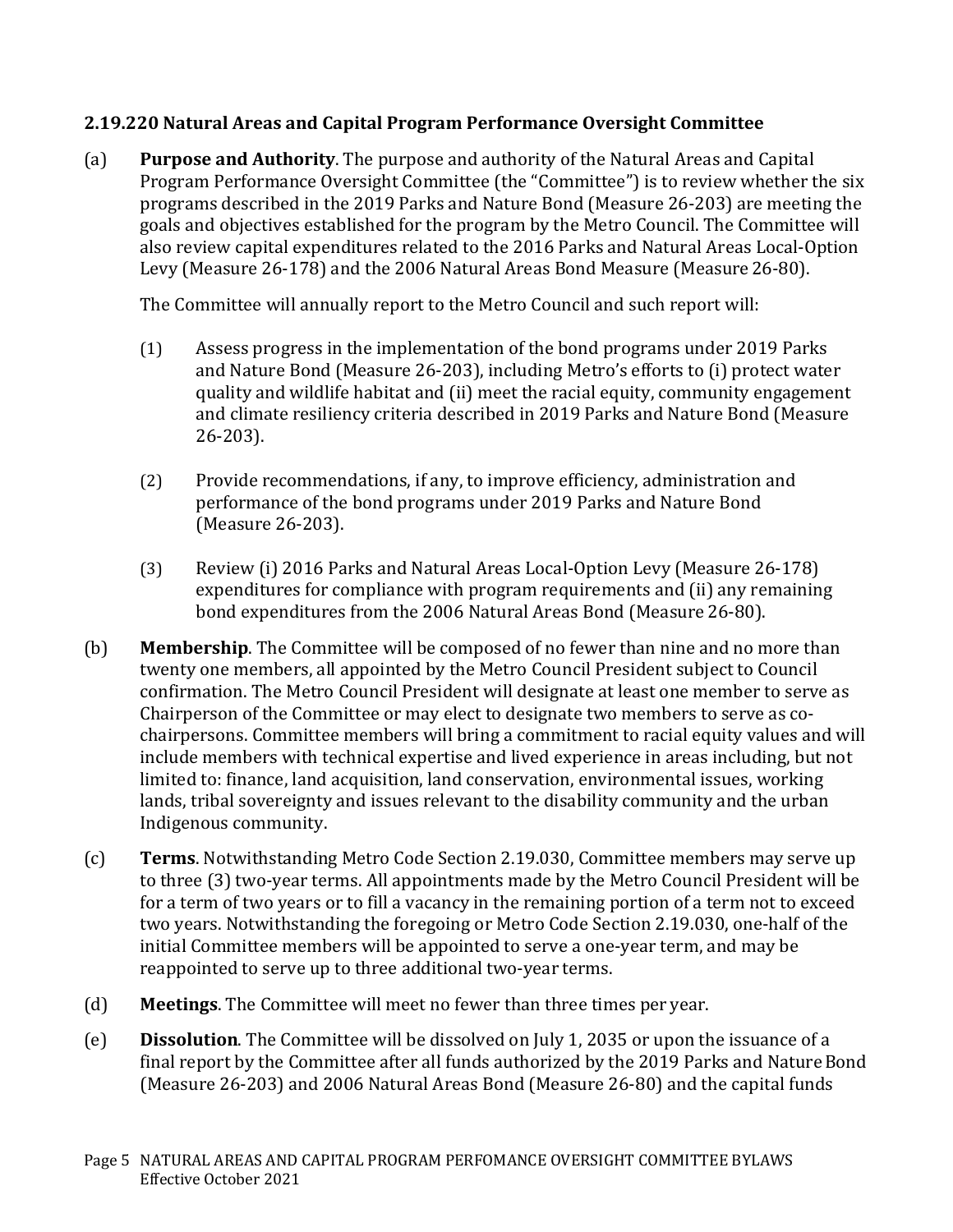from the 2016 Parks and Natural Areas Local-Option Levy (Measure 26-178) have been spent, whichever is earlier. [Ord. 07-1155A, Sec. 1.; Ord. 17-1399; Ord. 21-1460.]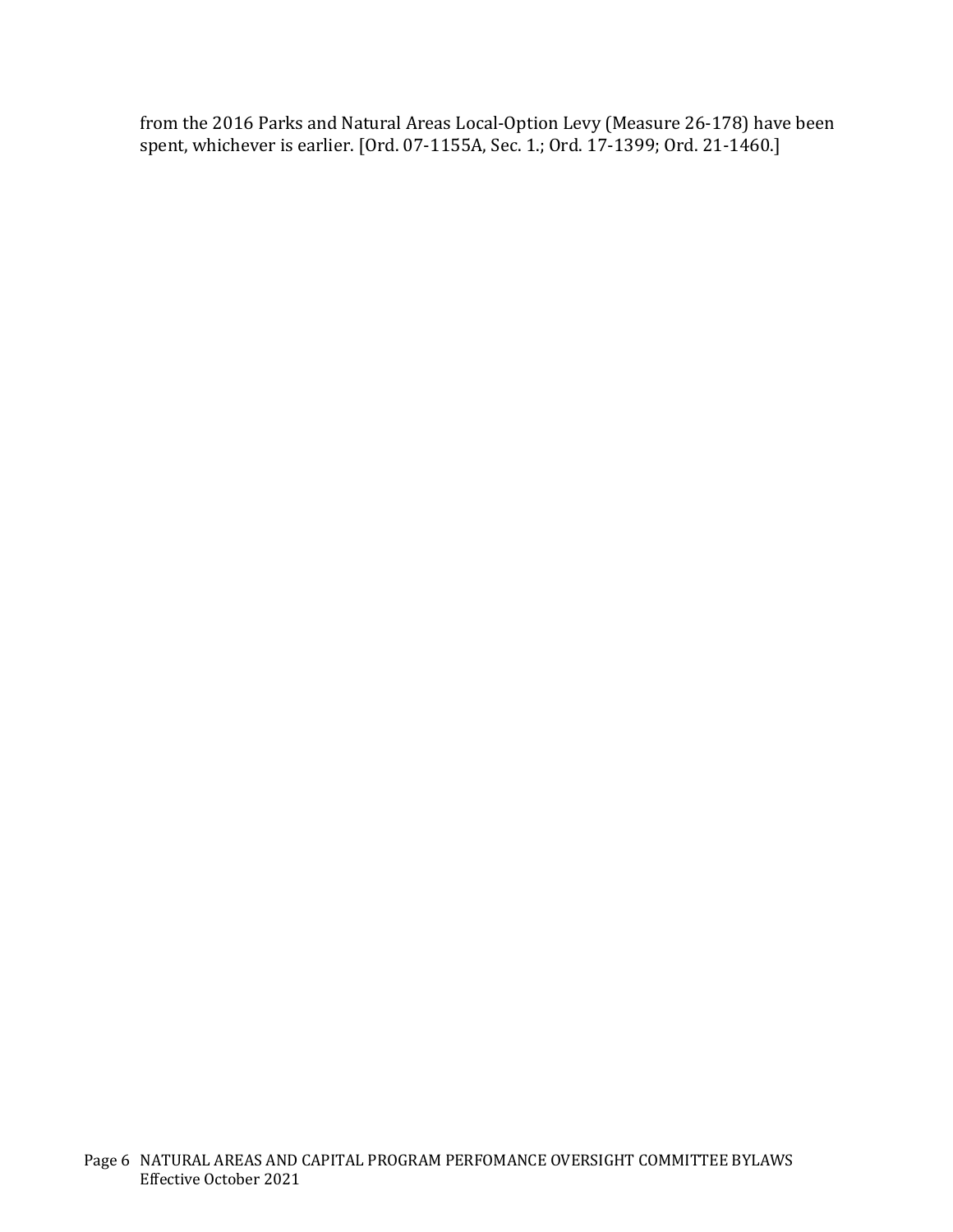### **CHAPTER 2.17**

### **CODE OF ETHICS; STATEMENTS OF ECONOMIC INTEREST; AND REQUIREMENTS FOR LOBBYISTS**

- 2.17.010 Purpose and Policy<br>2.17.020 Definitions
- 2.17.020 Definitions<br>2.17.025 Gift Excepti
- 2.17.025 Gift Exceptions<br>2.17.030 Gift Limit
- 2.17.030 Gift Limit<br>2.17.040 Prohibited
- 2.17.040 Prohibited Use of Official Position<br>2.17.045 Honoraria
- 2.17.045 Honoraria<br>2.17.050 Conflicts of
- 2.17.050 Conflicts of Interest<br>2.17.060 Methods of Handling
- 2.17.060 Methods of Handling Conflicts of Interests<br>2.17.070 Whistleblowing
- 2.17.070 Whistleblowing<br>2.17.080 Prohibition Agai
- 2.17.080 Prohibition Against Doing Business With Metro Officials<br>2.17.90 Financial Interest in Public Contract
- 2.17.90 Financial Interest in Public Contract<br>2.17.100 Regulation of Subsequent Employme
- Regulation of Subsequent Employment of Metro Officials

### **STATEMENTS OF ECONOMIC INTEREST/FINANCIAL REPORTING**

2.17.110 Financial Reporting Requirements

### **LOBBYING**

- 2.17.200 Registration of Lobbyists<br>2.17.210 Exemptions to Lobbyist R
- 2.17.210 Exemptions to Lobbyist Registration Requirements<br>2.17.215 Prohibited Lobbyist Conduct
- 2.17.215 Prohibited Lobbyist Conduct<br>2.17.220 Statements of Lobbying Expe
- 2.17.220 Statements of Lobbying Expenses<br>2.17.230 Employers of Lobbyists Expense S
- 2.17.230 Employers of Lobbyists Expense Statements<br>2.17.240 Verification of Reports. Registrations and Sta
- 2.17.240 Verification of Reports, Registrations and Statements<br>2.17.245 False Statement or Misrepresentation by Lobbyist or
- 2.17.245 False Statement or Misrepresentation by Lobbyist or Metro Official<br>2.17.250 Public Nature of Reports. Registrations and Statements
- 2.17.250 Public Nature of Reports, Registrations and Statements<br>2.17.260 Sanctions for Violations
- Sanctions for Violations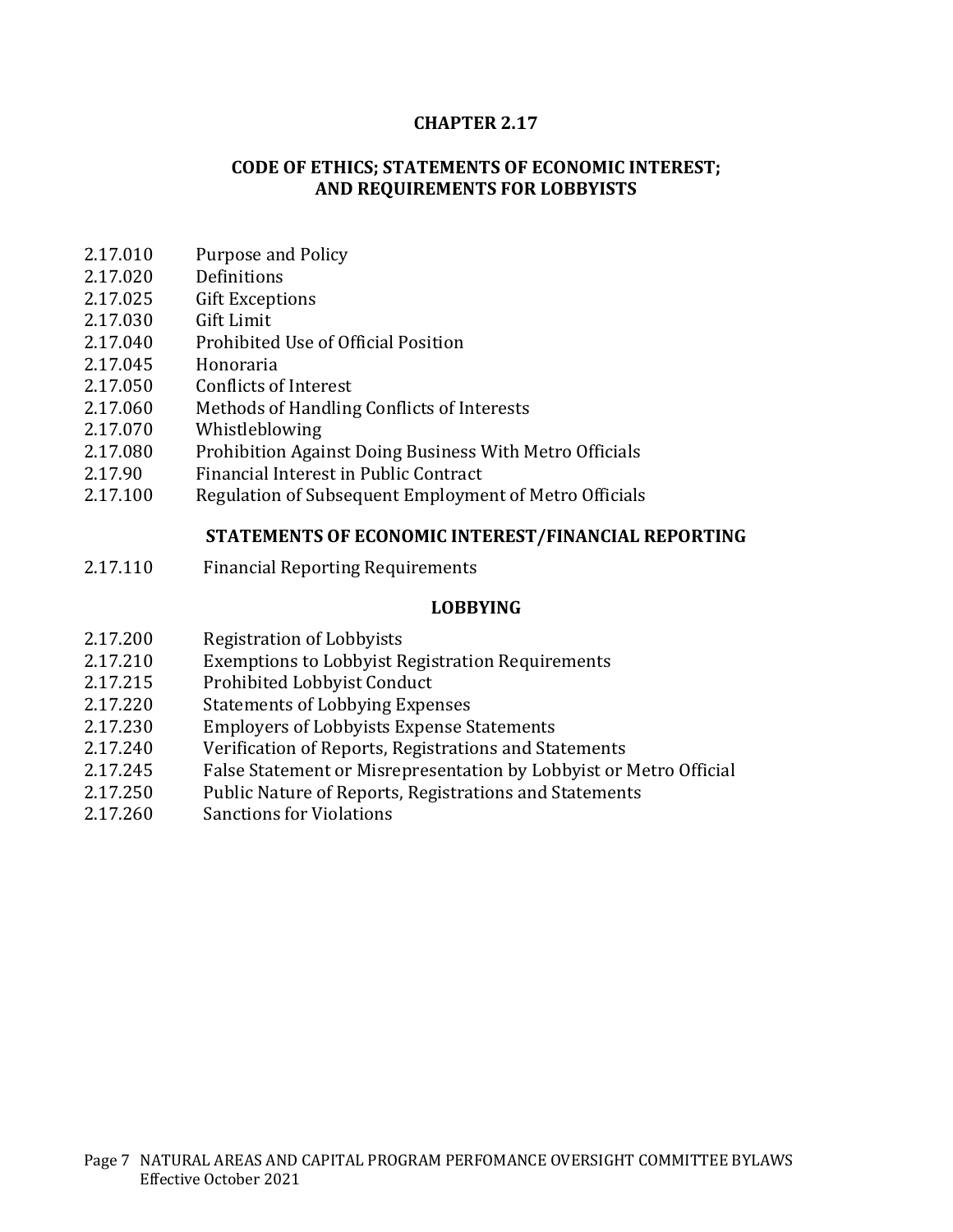## **2.17.010 Purpose and Policy**

- (a) The Metro Council hereby declares that the purpose of this Chapter is to ensure that Metro serves the public and informs the public fully concerning its decision making. In accordance with such purposes, this Chapter establishes a Code of Ethics for Metro and requirements for lobbyists appearing before Metro.
- (b) In adopting this Chapter, the Metro Council intends:
	- (1) To be consistent with and to add to current public policy established by the Oregon Legislative Assembly;
	- (2) To require Metro officials to operate under high ethical standards;
	- (3) To require Metro officials to treat their offices and positions as a public trust whose powers and resources are to be used for the benefit of the public and not for any personal benefit; and
	- (4) To require individuals and entities appearing before Metro to identify themselves and the interests they represent.
- (c) It is the policy of Metro that all Metro officials and employees strictly comply with the Code of Ethics contained in ORS Chapter 244. [Ord. 99-795B, Sec. 1; Ord. 14-1343.]

## **2.17.020 Definitions**

For the purposes of this Chapter, unless the context requires otherwise, the following terms shall have the meaning indicated:

**Business** means any corporation, partnership, proprietorship, firm, enterprise, franchise, association, organization, self-employed individual and any other legal entity operated for economic gain but excluding any income-producing not-for-profit corporation that is tax exempt under section 501(c) of the Internal Revenue Code with which a public official or a relative of the public official is associated only as a member or board director or in a nonremunerative capacity.

Business with which the Metro official is associated means:

- (a) Any private business or closely held corporation of which the person or the person's relative is a director, officer, owner or employee, or agent or any private business or closely held corporation in which the person or the person's relative owns or has owned stock, another form of equity interest, stock options or debt instruments worth \$1,000 or more at any point in the preceding calendar year;
- (b) Any publicly held corporation in which the person or the person's relative owns or has owned \$100,000 or more in stock or another form of equity interest, stock options or debt instruments at any point in the preceding calendar year;
- (c) Any publicly held corporation of which the person or the person's relative is a director or officer; or
- Page 8 NATURAL AREAS AND CAPITAL PROGRAM PERFOMANCE OVERSIGHT COMMITTEE BYLAWS Effective October 2021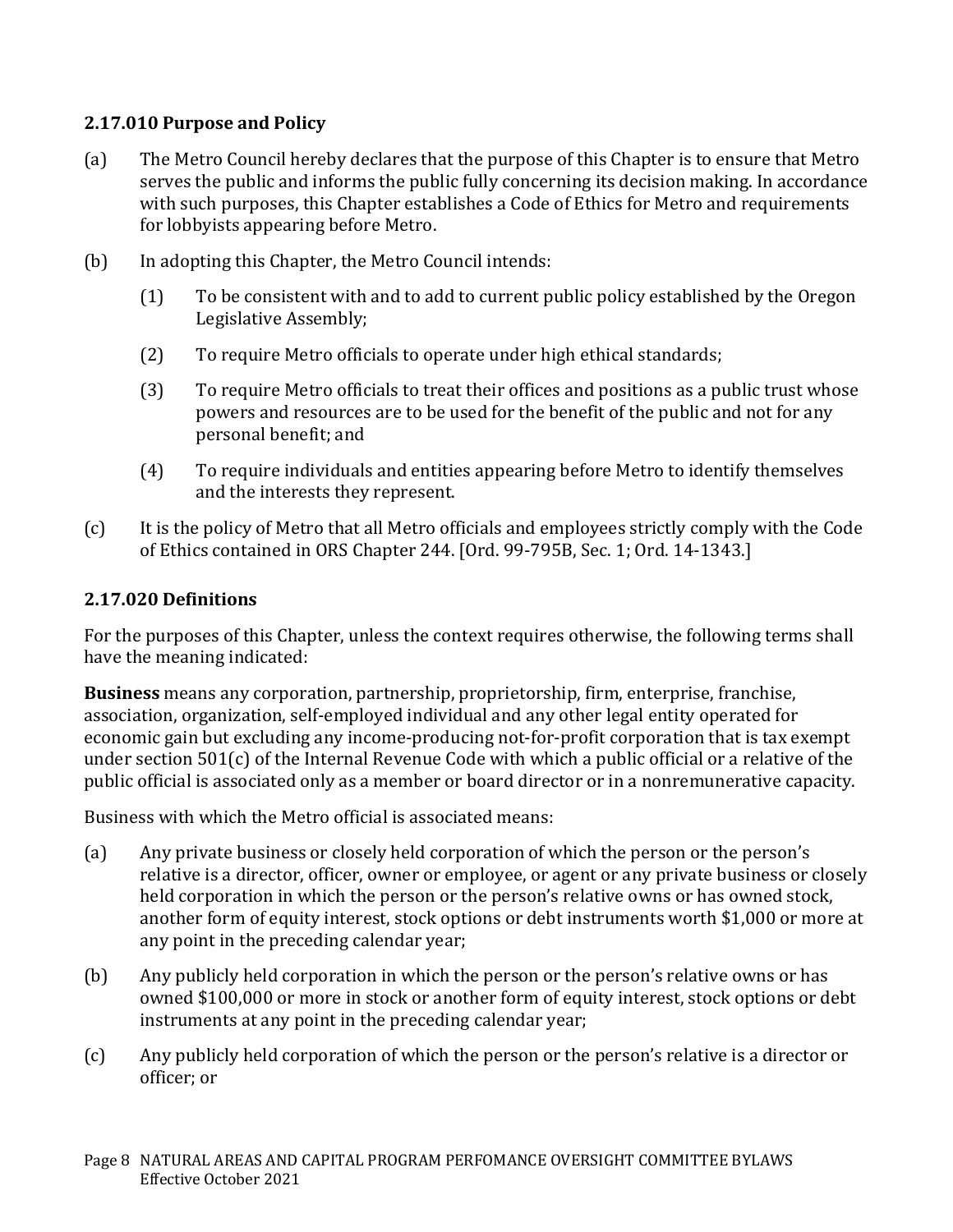(d) For public officials required to file a statement of economic interest under ORS 244.050, any business listed as a source of income as required under ORS 244.060 (3).

**Consideration** includes a gift, payment, distribution, loan, advance or deposit of money or anything of value, and includes a contract, promise or agreement, whether or not legally enforceable.

**Department Director** means any person employed by Metro in a position on a permanent basis which authority is to administer a department of Metro as designated by the Chief Operating Officer.

**Doing business** means entering into a direct contractual relationship with a business with which the Metro official is associated.

**Elected official** means any person elected or appointed as a member of the Metro Council, or the Auditor.

**Employer of a lobbyist** means the individual or entity required to grant official authorization to a lobbyist to lobby on their behalf pursuant to Section 2.17.200(a)(2).

**Ethics** means positive principles of conduct, some of which are also enforced by federal, state or other local law.

**Gift** means something of economic value given to a public official, a candidate or a relative or member of the household of the public official or candidate:

- (a) Without valuable consideration of equivalent value, including the full or partial forgiveness of indebtedness, which is not extended to others who are not public officials or candidates or the relatives or members of the household of public officials or candidates on the same terms and conditions; or
- (b) For valuable consideration less than that required from others who are not public officials or candidates.
- (c) "Gift" does not mean those items excluded by ORS 244.020(6)(b)".

**Honorarium** means a payment or something of economic value given to a public official in exchange for services upon which custom or propriety prevents the setting of a price. Services include, but are not limited to, speeches or other services rendered in connection with an event.

**Legislative action** means introduction, sponsorship, testimony, debate, voting or any other official action on any ordinance, resolution, amendment, nomination, appointment or report, or any matter which may be the subject of action by the Metro Council or any committee thereof.

**Legislative or administrative interest** means an economic interest, distinct from that of the general public, in one or more contracts, agreements, relationships, ordinances, resolutions, regulations, proposals or any other matters subject to the action or vote of the specific Public Official.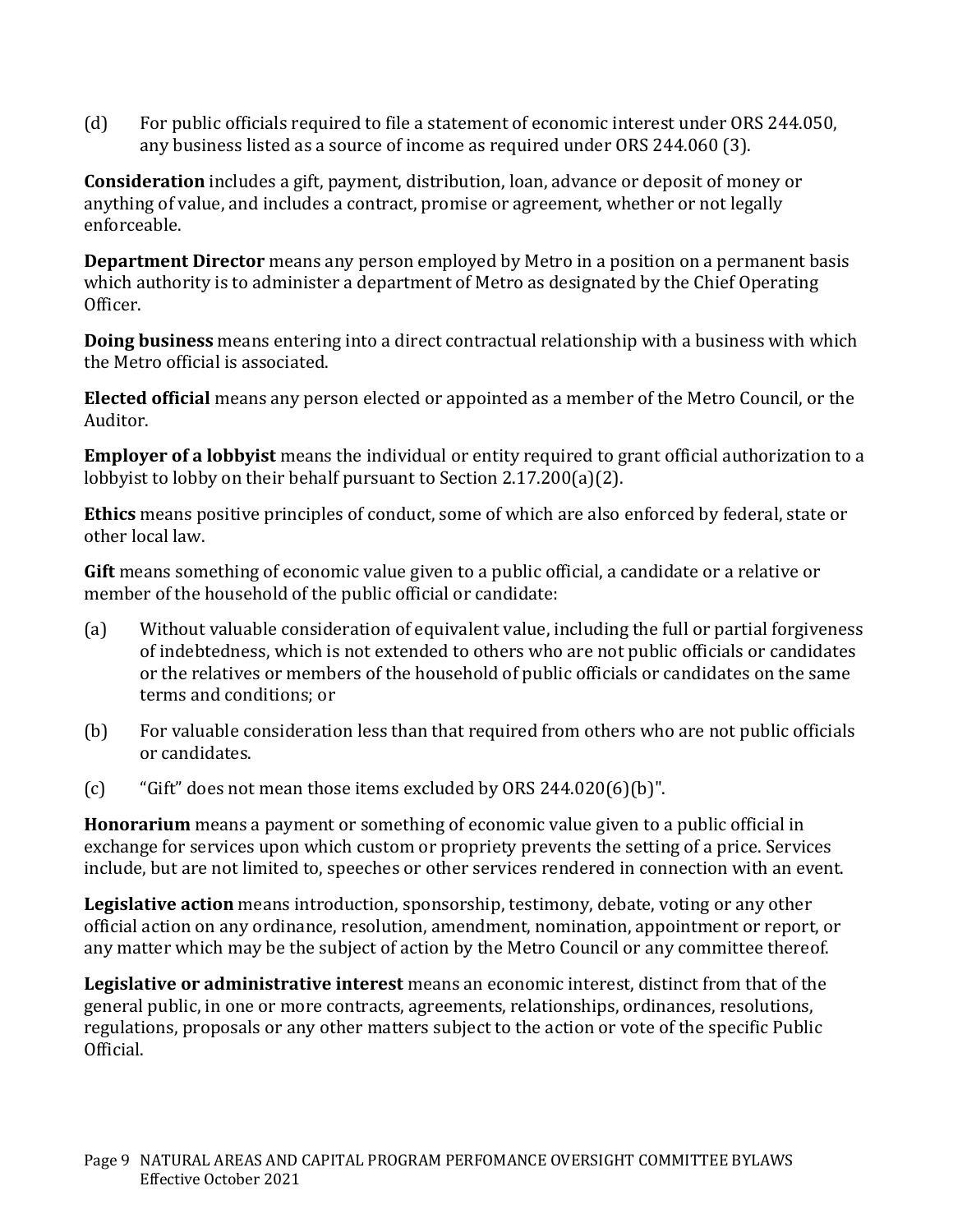**Lobbying** means influencing, or attempting to influence, legislative action through oral or written communication with Metro officials, solicitation of others to influence or attempt to influence legislative action or attempting to obtain the good will of Metro Councilors.

**Lobbyist** means: (i) Any individual who agrees to provide personal services for money or any other consideration for the purpose of lobbying; and (ii) Any employee of a business, not-forprofit corporation, association, organization or other group, who engages in lobbying.

**Metro** means all of Metro including any department or branch of Metro including any Metro commission or venue.

**Metro Commissioner** means any person appointed to a position on the Metropolitan Exposition Recreation Commission.

**Metro facilities** means meeting venues, meeting rooms, meeting areas or other Metro property generally available to the public.

**Metro official** means any Department Director, manager, elected official or Metro commissioner.

**Person** means any individual, business, association, corporation, organization or other group.

**Public agency** means any governmental body, including but not limited to the Federal Government, the State of Oregon, any other state of the United States of America, or any public agency or municipal corporation thereof.

**Public official** means any person who, when an alleged violation of this chapter occurs, is serving Metro as an elected official, appointed official, employee or agent, irrespective of whether the person is compensated for such services.

Relative means:

- (a) The spouse, parent, stepparent, child, sibling, stepsibling, son-in-law or daughter-in-law of the public official or candidate;
- (b) The parent, stepparent, child, sibling, stepsibling, son-in-law or daughter-in-law of the spouse of the public official or candidate;
- (c) Any individual for whom the public official or candidate has a legal support obligation;
- (d) Any individual for whom the public official provides benefits arising from the public official's public employment or from whom the public official receives benefits arising from that individual's employment; or
- (e) Any individual from whom the candidate receives benefits arising from that individual's employment.

**Whistleblowing** means disclosing information pursuant to the protective provision of The Oregon Whistleblower Law (renumbered in 2001: ORS 659A.200 through 659A.224). In addition, whistleblowing shall include disclosing information regarding the violation of any provision of the Metro Charter or Metro Code. [Ord. 99-795B, Sec. 1; Ord. 02-967, Sec. l; Ord. 14-1343.]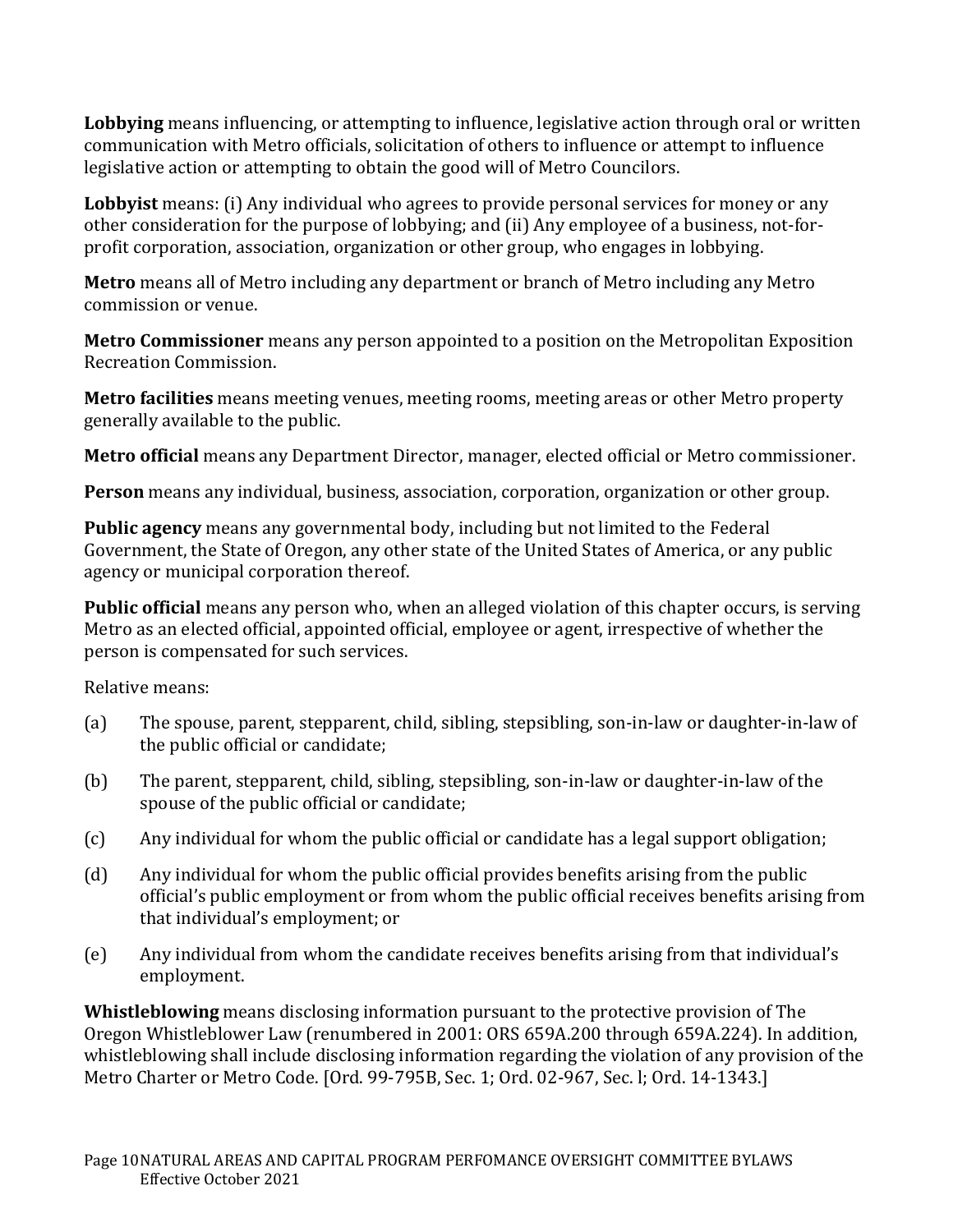## **2.17.025 Gift Exceptions**

"Gift" does not include those exceptions set forth in ORS 244.020(6)(b). [Ord. 14-1343.]

### **2.17.030 Gift Limit**

- (a) During a calendar year, a public official, a candidate, or a relative or member of the household of the public official or candidate, may not solicit or receive, directly or indirectly, any Gift or Gifts with an aggregate value in excess of \$50 from any single source that could reasonably be known to have a legislative or administrative interest, unless a specific exemption to the gift limit applies as set forth in ORS 244.020 (6)(b).
- (b) During a calendar year, a person who has a legislative or administrative interest may not offer to the public official or a relative or member of the household of the public official any gift or gifts with an aggregate value in excess of \$50.
- (c) During a calendar year, a person who has a legislative or administrative interest may not offer to the candidate or a relative or member of the household of the candidate any gift or gifts with an aggregate value in excess of \$50. [Ord. 14-1343.]

## **2.17.040 Prohibited Use of Official Position**

- (a) Except as provided in subsection (b) of this section, a public official may not use or attempt to use official position or office to obtain financial gain or avoidance of financial detriment for the public official, a relative or member of the household of the public official, or any business with which the public official or a relative or member of the household of the public official is associated, if the financial gain or avoidance of financial detriment would not otherwise be available but for the public official's holding of the official position or office.
- (b) Subsection (a) of this section does not apply to:
	- (1) Any part of an official compensation package as determined by the public body that the public official serves;
	- (2) The receipt by a public official or a relative or member of the household of the public official of an honorarium or any other item allowed under ORS 244.042;
	- (3) Reimbursement of expenses;
	- (4) An unsolicited award for professional achievement;
	- (5) Gifts that do not exceed the limits specified in ORS 244.025 or Metro Code 2.17.030 received by a public official or a relative or member of the household of the public official from a source that could reasonably be known to have a legislative or administrative interest;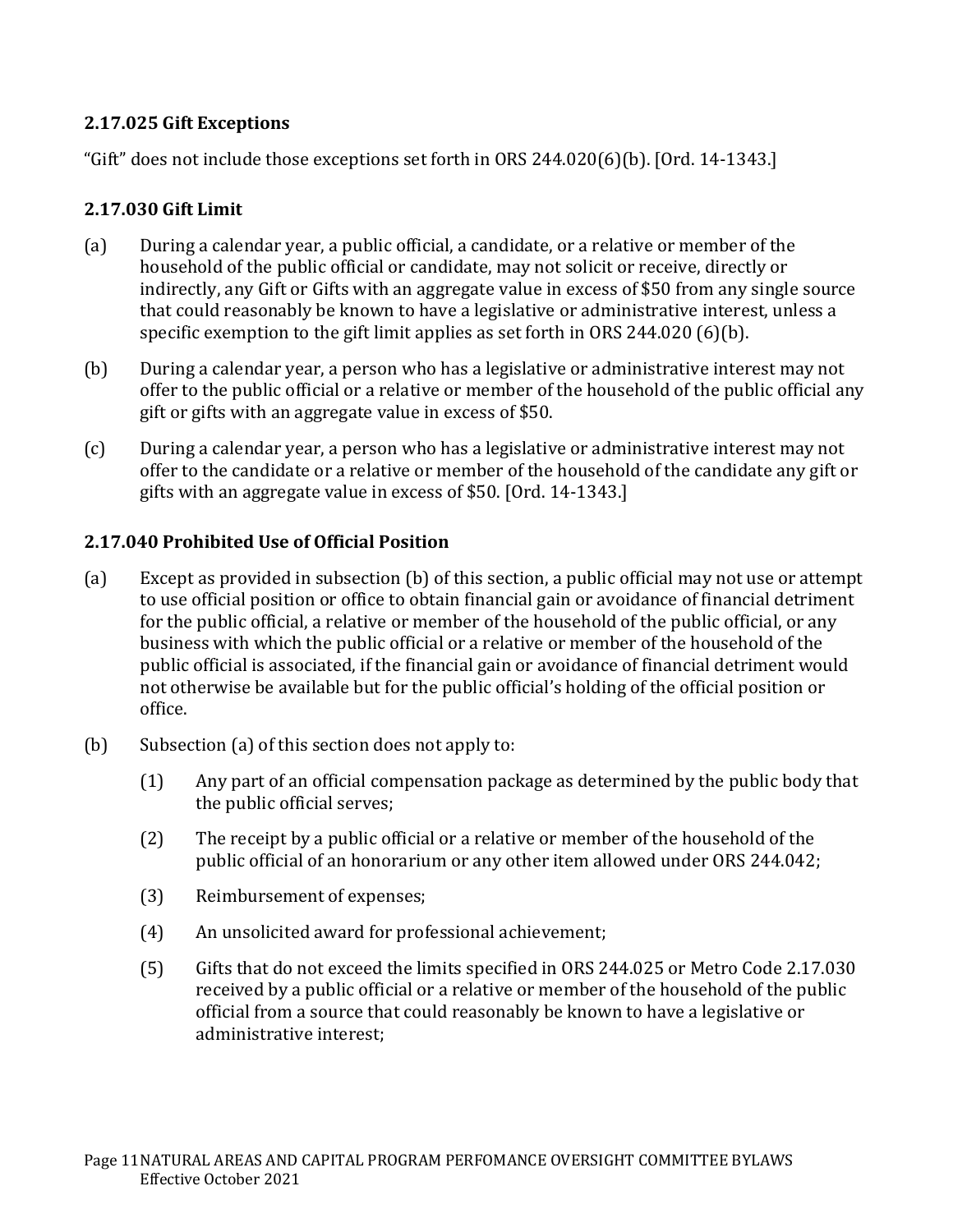- (6) Gifts received by a public official or a relative or member of the household of the public official from a source that could not reasonably be known to have a legislative or administrative interest; or
- (7) The receipt by a public official or a relative or member of the household of the public official of any item, regardless of value, that is expressly excluded from the definition of "gift" in ORS 244.020.
- (c) A public official may not solicit or receive, either directly or indirectly, and a person may not offer or give to any public official any pledge or promise of future employment, based on any understanding that the vote, official action or judgment of the public official would be influenced by the pledge or promise.
- (d) A public official may not attempt to further or further the personal gain of the public official through the use of confidential information gained in the course of or by reason of holding position as a public official or activities of the public official.
- (e) A person who has ceased to be a public official may not attempt to further or further the personal gain of any person through the use of confidential information gained in the course of or by reason of holding position as a public official or the activities of the person as a public official.
- (f) A person may not attempt to represent or represent a client for a fee before the governing body of a public body of which the person is a member. This subsection does not apply to the person's employer, business partner or other associate.
- (g) The provisions of this section apply regardless of whether actual conflicts of interest or potential conflicts of interest are announced or disclosed. [Ord. 14-1343.]

## **2.17.045 Honoraria**

- (a) Except as provided in subsection (c) of this section, a public official may not solicit or receive, whether directly or indirectly, honoraria for the public official or any member of the household of the public official if the honoraria are solicited or received in connection with the official duties of the public official.
- (b) Except as provided in subsection (c) of this section, a candidate may not solicit or receive, whether directly or indirectly, honoraria for the candidate or any member of the household of the candidate if the honoraria are solicited or received in connection with the official duties of the public office for which the person is a candidate.
- (c) This section does not prohibit:
	- (1) The solicitation or receipt of an honorarium or a certificate, plaque, commemorative token or other item with a value of \$50 or less; or
	- (2) The solicitation or receipt of an honorarium for services performed in relation to the private profession, occupation, avocation or expertise of the public official or candidate. [Ord. 14-1343.]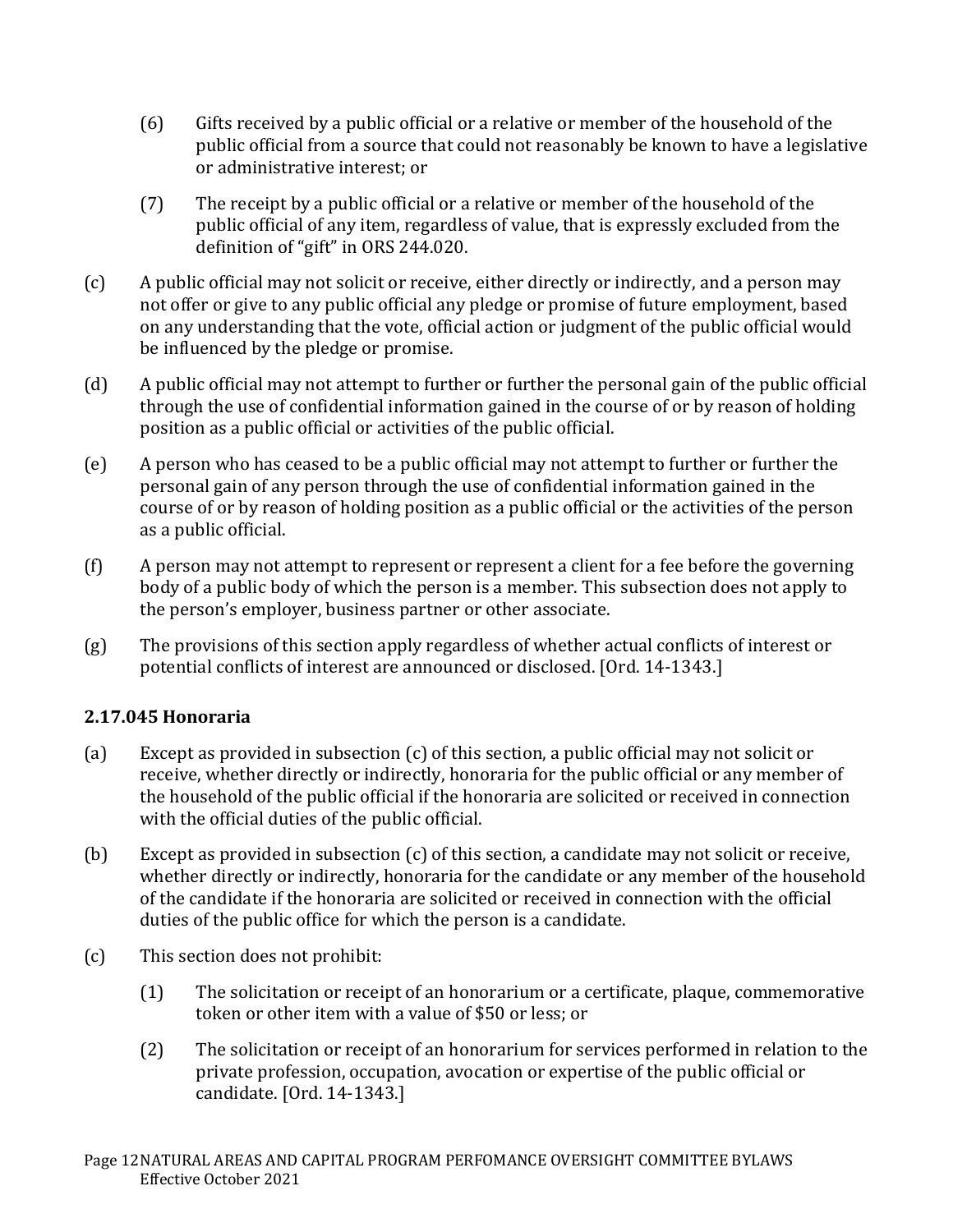## **2.17.050 Conflicts of Interest**

- (a) "Actual conflict of interest" means any action or any decision or recommendation by a person acting in a capacity as a public official, the effect of which would be to the private pecuniary benefit or detriment of the person or the person's relative or any business with which the person or a relative of the person is associated unless the pecuniary benefit or detriment arises out of circumstances described in subsection (b) of this section.
- (b) "Potential conflict of interest" means any action or any decision or recommendation by a person acting in a capacity as a public official, the effect of which could be to the private pecuniary benefit or detriment of the person or the person's relative, or a business with which the person or the person's relative is associated, unless the pecuniary benefit or detriment arises out of the following:
	- (1) An interest or membership in a particular business, industry, occupation or other class required by law as a prerequisite to the holding by the person of the office or position;
	- (2) Any action in the person's official capacity which would affect to the same degree a class consisting of all inhabitants of the state, or a smaller class consisting of an industry, occupation or other group including one of which or in which the person, or the person's relative or business with which the person or the person's relative is associated, is a member or is engaged; or
	- (3) Membership in or membership on the board of directors of a nonprofit corporation that is tax-exempt under section 501(c) of the Internal Revenue Code. [Ord. 14- 1343.]

## **2.17.060 Methods of Handling Conflicts of Interests**

- (a) Except as provided in subsection (b) of this section, when met with an actual or potential conflict of interest, a public official shall:
	- (1) If the public official is a member of the Metro Council or MERC Commission, announce publicly, pursuant to Council or Commission rules, the nature of the conflict before taking any action thereon in the capacity of a public official.
	- (2) If the public official is any other Metro Official subject to this chapter, notify in writing the person who supervises or appointed the public official to office of the nature of the conflict, and request that the appointing or supervising authority dispose of the matter giving rise to the conflict. Upon receipt of the request, the appointing authority or supervisor shall designate within a reasonable time an alternate to dispose of the matter, or shall direct the official to dispose of the matter in a manner specified by the supervisor appointing authority.
- (b) A member of the Metro Council or MERC Commission, shall: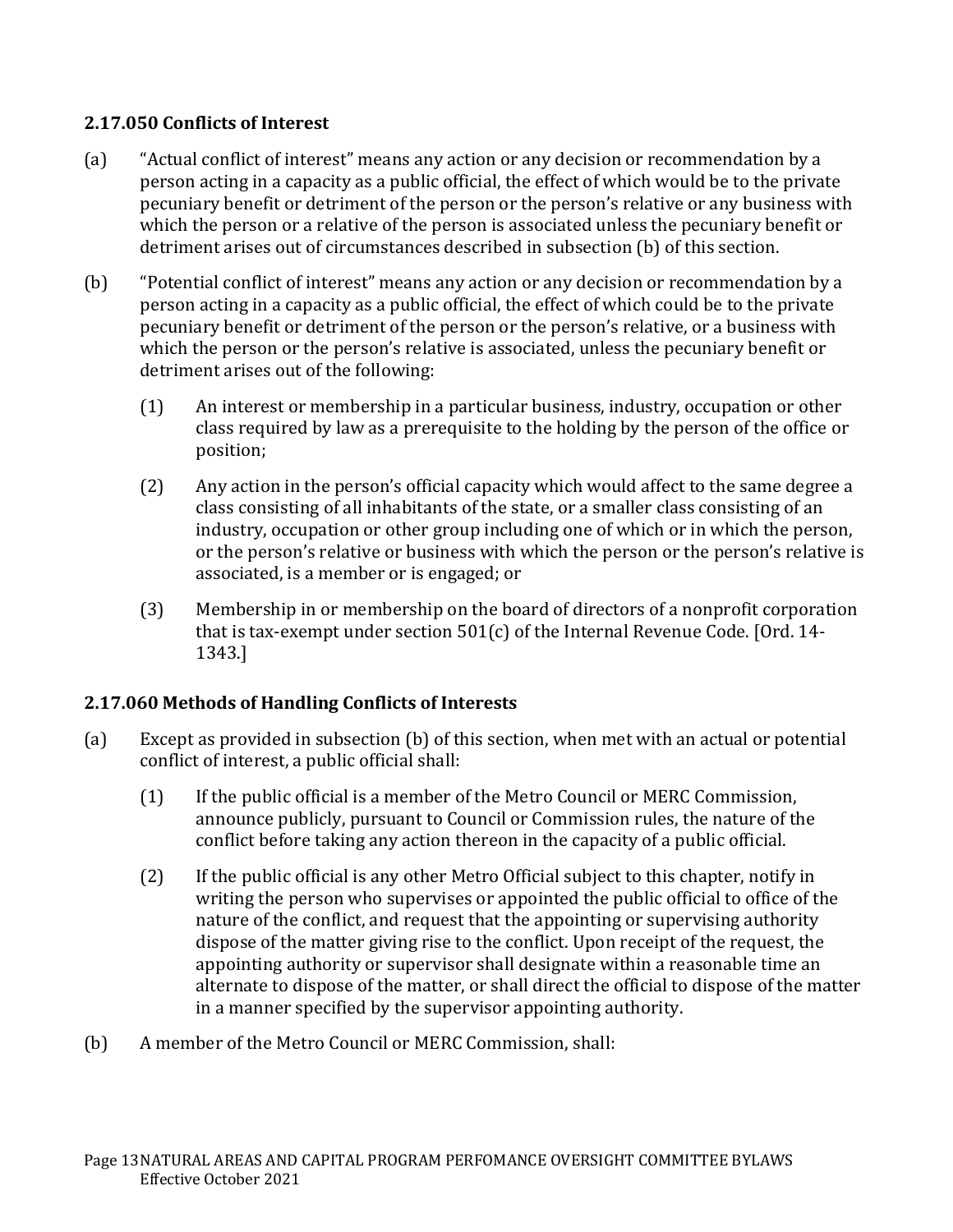- (1) When met with a potential conflict of interest, announce publicly the nature of the potential conflict prior to taking any action thereon in the capacity of a public official; or
- (2) When met with an actual conflict of interest, announce publicly the nature of the actual conflict and:
	- (A) Except as provided in subparagraph (B) of this paragraph, refrain from participating as a public official in any discussion or debate on the issue out of which the actual conflict arises or from voting on the issue; or
	- (B) If any public official's vote is necessary to meet a requirement of a minimum number of votes to take official action, be eligible to vote, but not to participate as a public official in any discussion or debate on the issue out of which the actual conflict arises.
- (c) Nothing in subsection (a) or (b) of this section requires any public official to announce a conflict of interest more than once on the occasion which the matter out of which the conflict arises is discussed or debated. [Ord. 14-1343.]

## **2.17.070 Whistleblowing**

- (a) The Council specifically recognizes the provisions of The Oregon Whistleblower Law (ORS 659A.200 through 659A.224). The Council directs the Chief Operating Officer, pursuant to ORS 659A.221, to establish for Metro the specific regulations and procedures to implement the Oregon Whistleblower Law.
- (b) Metro officials shall recognize whistle-blowing as appropriate and in accordance with state law. However, this provision shall not preclude taking disciplinary action against any Metro employee when it is appropriate to do so for independent reasons. [Ord. 99-795B, Sec. 1; Ord. 02-967, Sec. l; Ord. 14-1343.]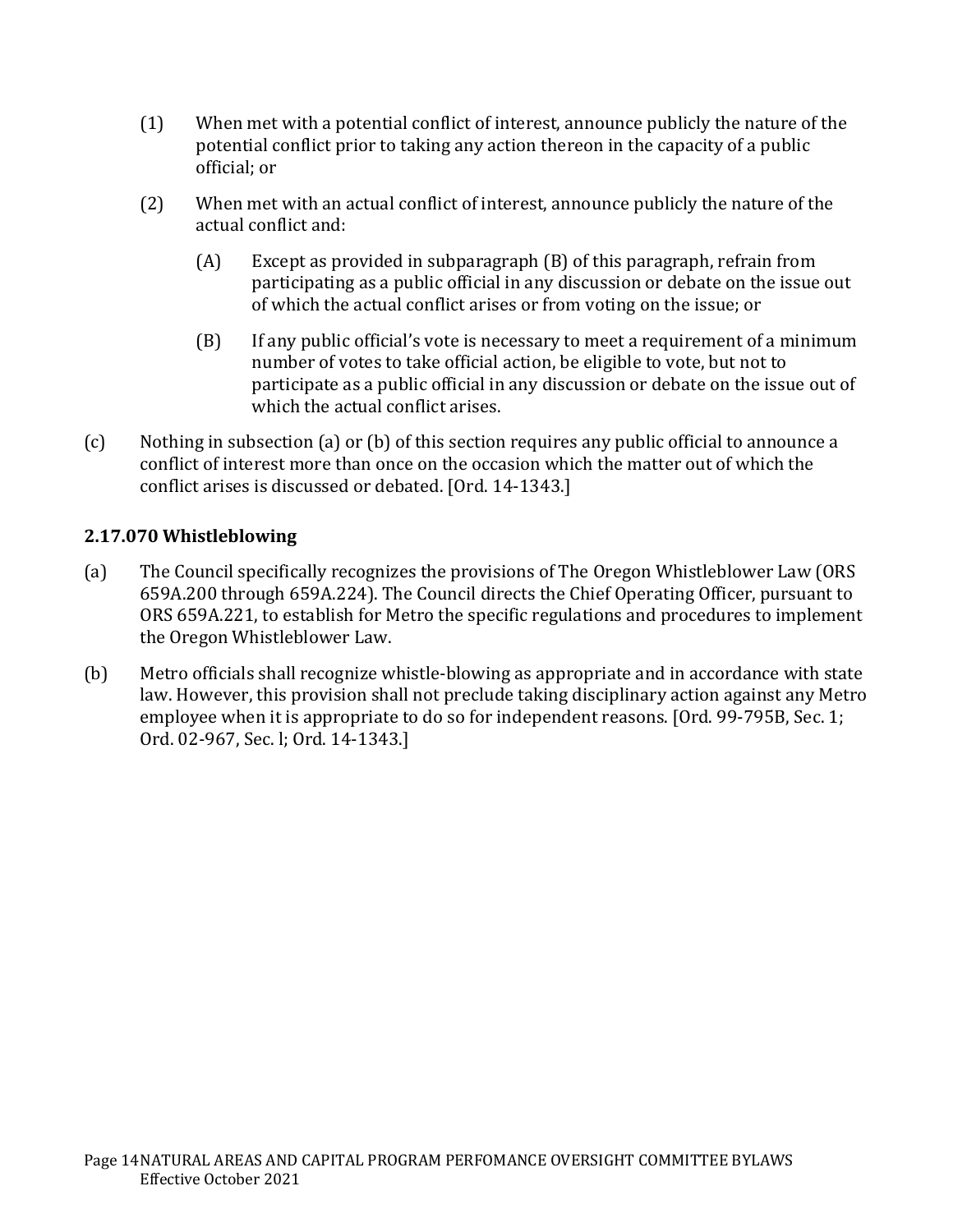## **2.17.080 Prohibition Against Doing Business With Metro Officials**

- (a) Except as provided for in subsections (b) and (c), Metro may not do business with any Metro official while the official is in office or within one year after the Metro official ceases to be a Metro official if the official had authority to exercise official responsibility in the matter. Any contract entered into in violation of this provision is void.
- (b) Upon the request of the Chief Operating Officer or a Metro commission, the Council may waive the effect of the prohibition contained in subsection (a) upon making written findings that:
	- (1) It is in the best interests of Metro to do business with the Metro official;
	- (2) The Metro official took no action while in office that directly related to the preparation of the terms and conditions in the contract documents that may give an appearance of impropriety or favoritism; and
	- (3) Other factors exist which are explicitly found by the Council to benefit Metro that outweigh the policy considerations of ensuring that no appearance of favoritism exists in the award of Metro contracts.
- (c) This section shall not be construed to permit any activity that is otherwise prohibited by any other statute, rule, ordinance, or other law. [Ord. 99-795B, Sec. 1; Ord. 02-967, Sec. l; Ord. 14-1343.]

## **2.17.090 Financial Interest in Public Contract**

- (a) Except as provided in subsection (c) of this section, a person who ceases to hold a position as a public official may not have a direct beneficial financial interest in a public contract described in subsection (b) of this section for two years after the date the contract was authorized.
- (b) Subsection (a) of this section applies to a Metro contract that was authorized by:
	- (1) The person acting in his or her official capacity when the contract was authorized; or
	- (2) A board, commission, council, bureau, committee or other governing body of a public body of which the person was a member when the contract was authorized.
- (c) Subsection (a) of this section does not apply to a person who held his or her official position when the contract was authorized, but who did not participate in the authorization of the contract. [Ord. 14-1343.]

### **2.17.100 Regulation of Subsequent Employment of Metro Officials**

- (a) A Metro Official shall not:
	- (1) Within one year after the Metro Official no longer works at Metro: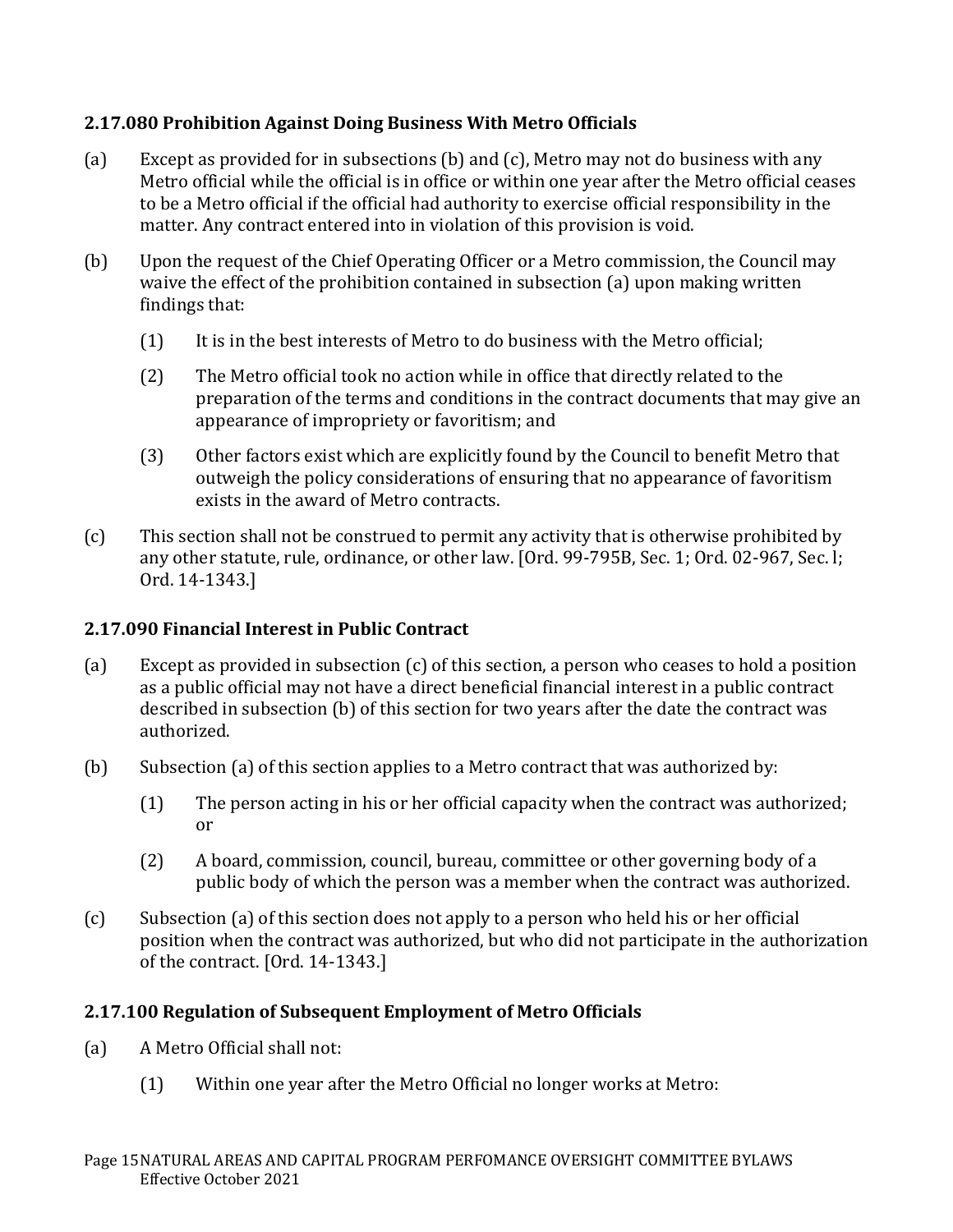- (A) Become an employee of or receive any financial gain, other than reimbursement of expenses, from any private employer who worked with Metro on matters over which the former Metro Official had authority; or
- (2) Within two years after the Metro Official no longer works at Metro:
	- (A) Be a lobbyist for or appear as a representative before Metro related to any program, project, issue, or activity over which the person exercised authority as a Metro official; or
	- (B) Influence or try to influence the actions of the agency.
- (b) A public official who has been an attorney with the Office of Metro Attorney shall not, within two years after the person ceases to hold the position, lobby or appear before Metro related to any matter over which the person exercised authority as an attorney at Metro.
- (c) A public official who has been the Metro Chief Financial Officer or Deputy Chief Financial Officer shall not, within one year after leaving Metro:
	- (1) Accept employment from or be retained by any private entity with whom Metro negotiated or to whom either awarded a contract providing for payment by Metro of at least \$25,000 in any single year during the time that person held that position;
	- (2) Accept employment from or be retained by any private entity with whom the office of the State Treasurer or the Oregon Investment Council placed at least \$50,000 of investment moneys in any single year during the term of office of the treasurer; or
	- (3) Be a lobbyist for an investment institution, manager or consultant, or appear before the office of the State Treasurer or Oregon Investment Council as a representative of an investment institution, manager or consultant.
- (d) A public official who as part of the official's duties invested public funds shall not within two years after the public official ceases to hold the position:
	- (1) Be a lobbyist or appear as a representative before the agency, board or commission for which the former public official invested public funds;
	- (2) Influence or try to influence the agency, board or commission; or
	- (3) Disclose any confidential information gained as a public official.
- (e) A person who has been a member of the Metro Council may not receive money or any other consideration for lobbying Metro performed for two years after the date the person ceases to be a member of the Metro Council.
- (f) Upon the request of the Chief Operating Officer or a Metro commission, the Council may waive the effect of the prohibition contained in subsection (a) upon making written findings that: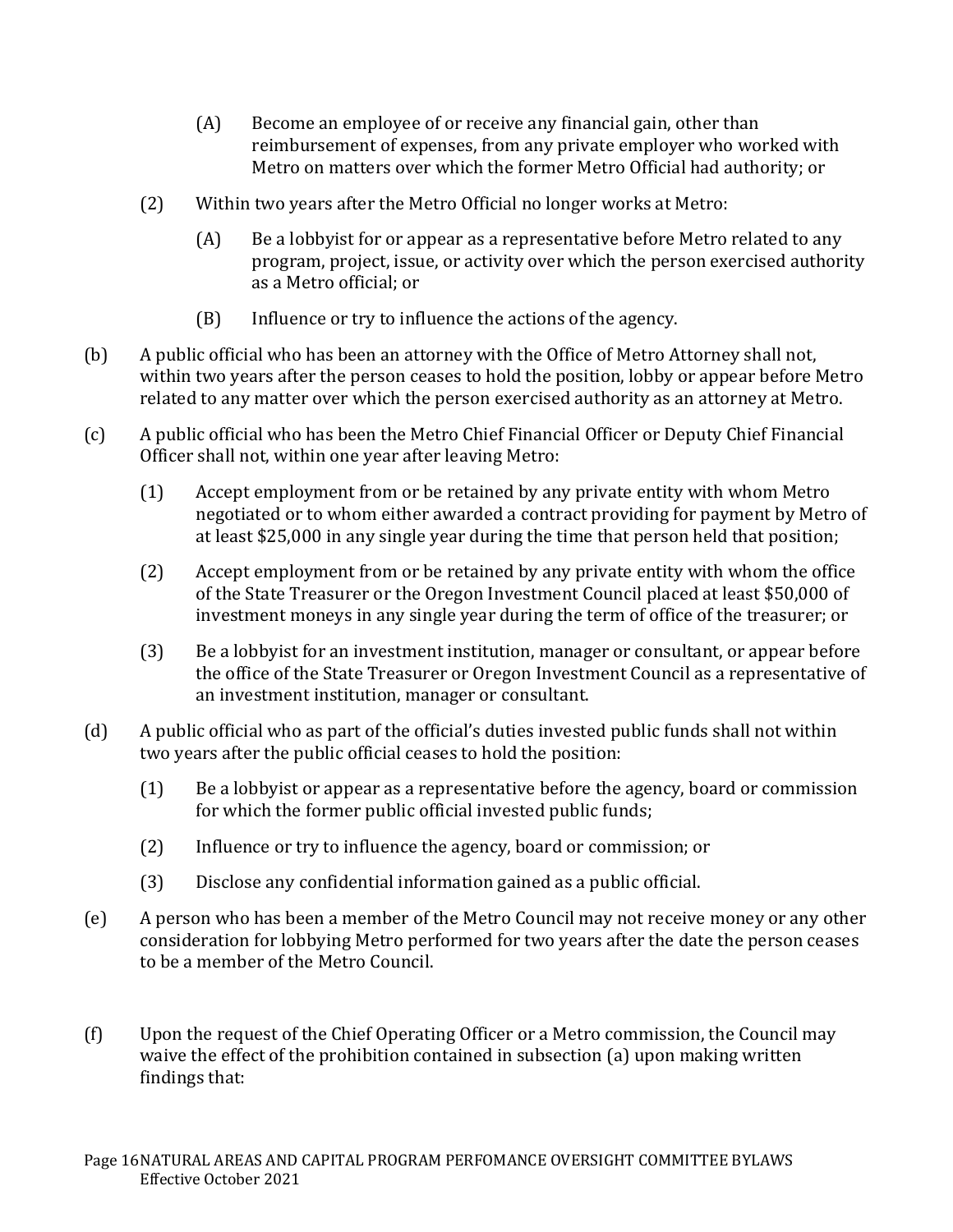- (1) It is in the best interests of Metro to do business with the Metro official;
- (2) The Metro official took no action while in office that directly related to the preparation of the terms and conditions in the contract documents that may give an appearance of impropriety or favoritism; and
- (3) Other factors exist which are explicitly found by the Council to benefit Metro that outweigh the policy considerations of ensuring that no appearance of favoritism exists in the award of Metro contracts.
- (g) This section shall not be construed to permit any activity that is otherwise prohibited by any other statute, rule, ordinance, or other law. [Ord. 14-1343.]

## **STATEMENTS OF ECONOMIC INTEREST / FINANCIAL REPORTING**

## **2.17.110 Financial Reporting Requirements**

- (a) As required by ORS 244.050(m) and ORS 244.060, every member of the Metro Council, and the Chief Operating Officer, is required to file with the Oregon Government Ethics Commission a verified statement of economic interest on or before April 15 of each year, in compliance with ORS Chapter 244. A copy of the Statement of Economic Interest shall also be filed with the Metro Auditor at the time of filing with the appropriate state agency.
- (b) In addition, the Statement of Economic Interest shall disclose the ownership of any real property outside the Metro boundary and within Multnomah, Clackamas or Washington County. [Ord. 99-795B, Sec. 1; Ord. 11-1251, Sec. 1; Ord. 14-1343.]

### **LOBBYING**

## **2.17.200 Registration of Lobbyists**

- (a) Within three (3) working days after exceeding the limit of time specified in Code Section 2.17.210(a)(5), each lobbyist shall register by filing with the Metro Council a statement containing the following information:
	- (1) The name, email address, telephone number, and address of the lobbyist;
	- (2) The name, email address, telephone number and address of each person or agency by whom the lobbyist is employed or in whose interest the lobbyist appears or works, a description of the trade, business, profession or area of endeavor of that person or agency, and a designation by each such person or agency that the lobbyist is officially authorized to lobby for that person or agency;
	- (3) The name of any member of the Metro Council who is in any way employed by the lobbyist employer designated in paragraph (b) of this subsection or who is employed by the lobbyist or whether the lobbyist and member are associated with the same business. Ownership of stock in a publicly traded corporation in which a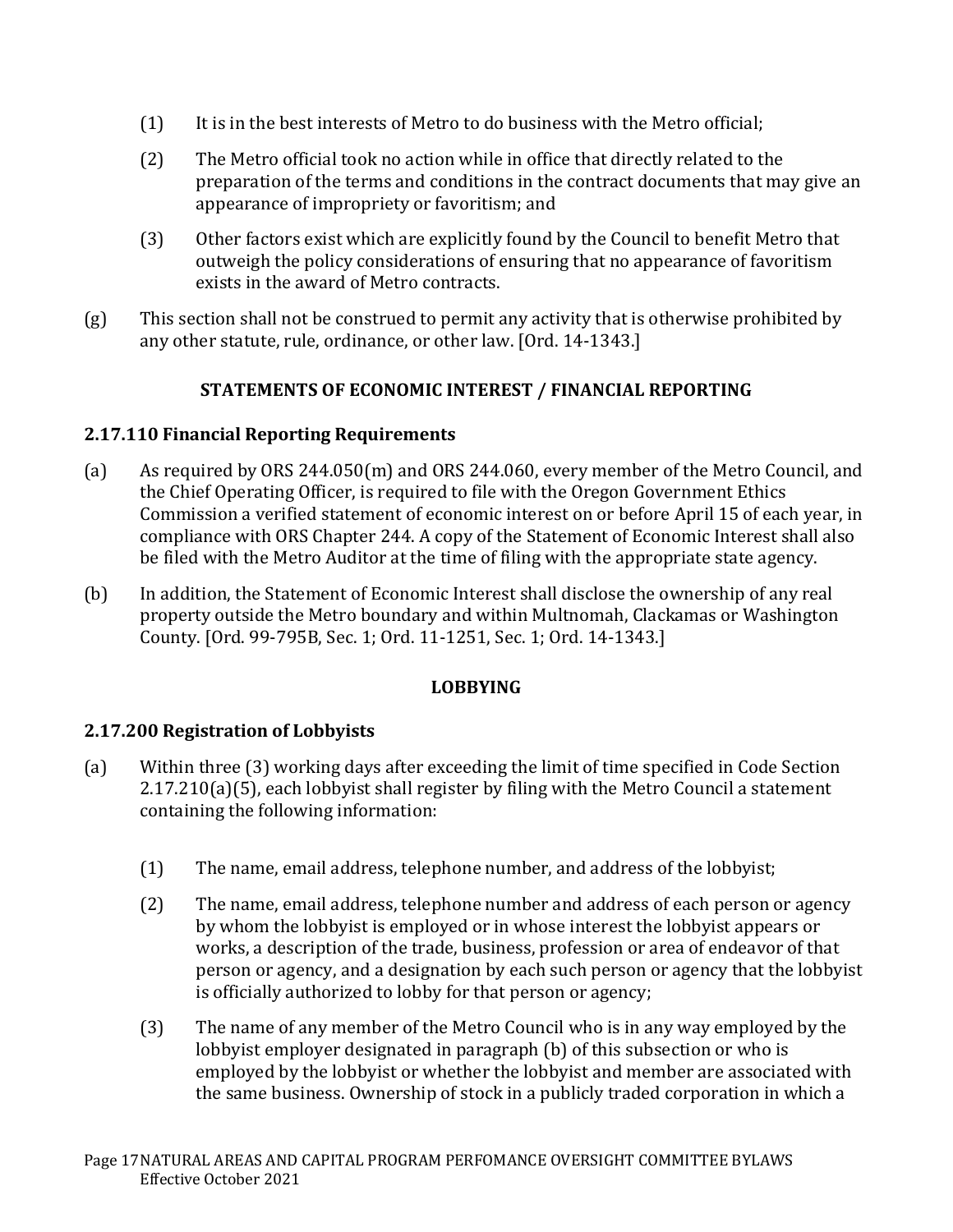member of the Metro Council also owns stock is not a relationship which need be stated; and

- (4) The general subject or subjects of the legislative interest of the lobbyist.
- (b) The designation of official authorization to lobby shall be signed by an officer of each such corporation, association, organization or other group or by each individual by whom the lobbyist is employed or in whose interest the lobbyist appears or works.
- (c) A lobbyist must revise the statements required by subsection (a) of this section if any of the information contained therein changes within 30 days of the change.
- (d) (1) Except as provided in subsection (d)(2), a lobbyist registration expires on January 31 of the next odd-numbered year after the date of filing or refiling.
	- (2) A lobbyist registration filed on or after July 1 of any even-numbered year expires on January 31 of the second odd-numbered year after the date of filing or refiling. [Ord. 99-795B, Sec. 1; Ord. 06-1112, Sec. 1; Ord. 14-1343.]

## **2.17.210 Exemptions to Lobbyist Registration Requirements**

- (a) The requirements of Code Section 2.17.210 through Code Section 217.240 do not apply to the following:
	- (1) News media or their employees or agents, who in the ordinary course of business publish or broadcast news items, editorials or other comments or paid advertisements which directly or indirectly urge legislative action if such persons engage in no other activities in connection with such legislative action;
	- (2) Any Metro official acting in an official capacity;
	- (3) Public officials acting in their official capacity as a member or employee of a public agency;
	- (4) Any individual who receives no additional consideration for lobbying and who limits lobbying activities solely to formal appearances to give testimony before Metro Council or any of its committees, and who, if the individual testifies, registers an appearance in the records of the Council or its committees; or
	- (5) Any person who spends not more than five (5) hours during any calendar quarter lobbying, excluding travel time. [Ord. 99-795B, Sec. 1; Ord. 14-1343.]

## **2.17.215 Prohibited Lobbyist Conduct**

(a) A lobbyist may not instigate the introduction of any legislative action for the purpose of obtaining employment to lobby in opposition to the legislative action.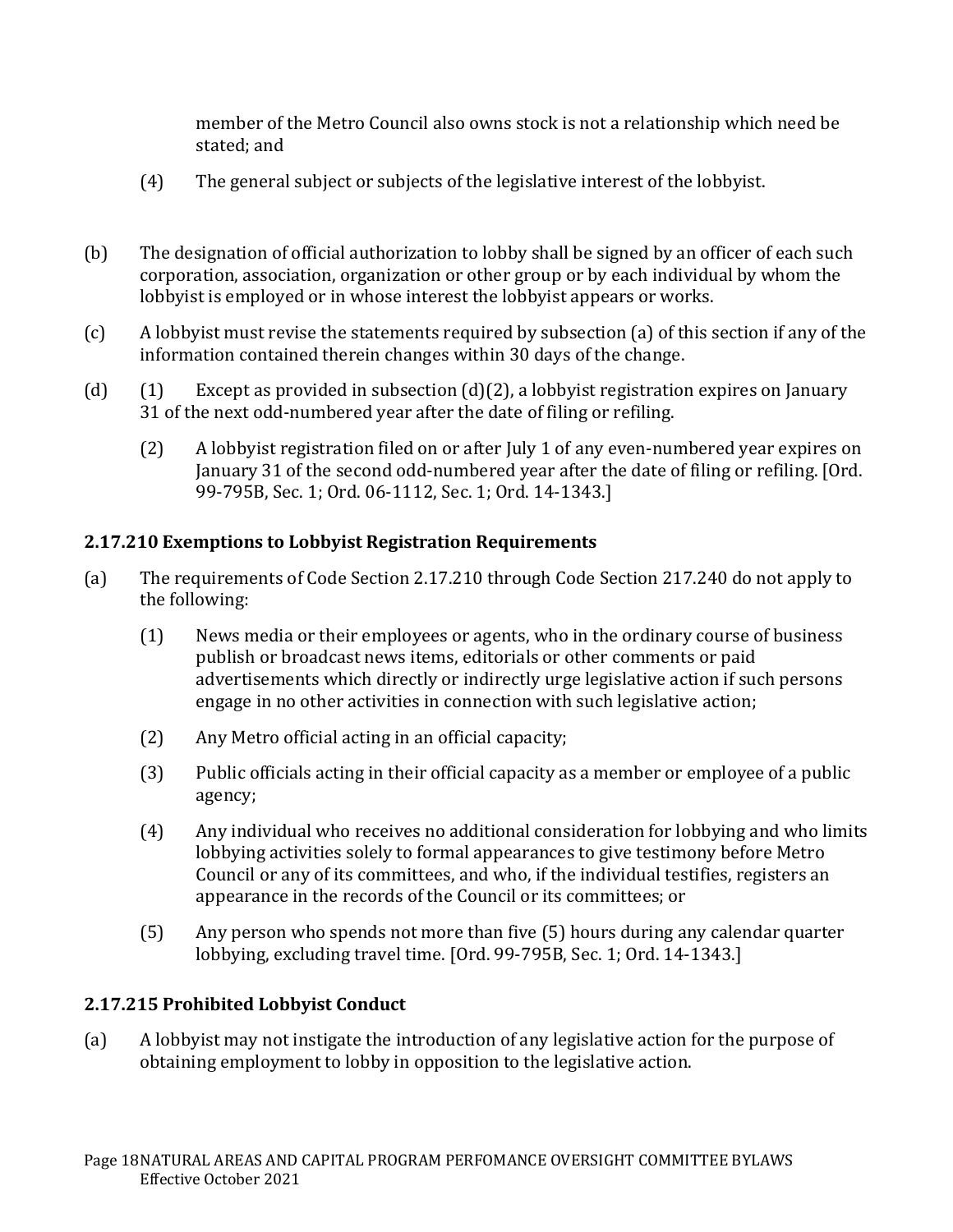- (b) A lobbyist may not attempt to influence the vote of any member of the Metro Council by the promise of financial support of the candidacy of the member, or by threat of financing opposition to the candidacy of the member, at any future election.
- (c) A person may not lobby or offer to lobby for consideration any part of which is contingent upon the success of any lobbying activity.
- (d) A Metro Official may not receive consideration other than from Metro for acting as a lobbyist in Oregon for Metro. [Ord. 14-1343.]

## **2.17.220 Statements of Lobbying Expenses**

Any lobbyist who engages in any lobbying activities shall file with the Council by April 15 of each year a statement for the preceding calendar year showing:

- (a) The total amount of all moneys expended for food, refreshments and entertainment by the lobbyist for the purpose of lobbying.
- (b) The name of any Metro Official to whom or for whose benefit, on any one occasion, an expenditure is made for the purposes of lobbying, and the date, name of payee, purpose and amount of that expenditure. This paragraph applies if the total amount expended on the occasion by one or more persons exceeds \$50.
- (c) Statements required by this section need not include amounts expended by the lobbyist for personal living and travel expenses and office overhead, including salaries and wages paid for staff and secretarial assistance, and maintenance expenses.
- (d) If the amount of any expenditure required to be included in a statement is not accurately known at the time the statement is required to be filed, an estimate of the expenditure shall be submitted in the statement and designated as an estimate. The exact amount expended for which a previous estimate was made shall be submitted in a subsequent report when the information is available.
- (e) A statement required by this section shall include a copy of any notice provided to a public official or candidate under ORS 244.100. [Ord. 99-795B, Sec. 1; Ord. 06-1112, Sec. 2; Ord. 14-1343.]

## **2.17.230 Employers of Lobbyists Expense Statements**

- (a) Any person on whose behalf a lobbyist was registered, or was required to register, with the Oregon Government Ethics Commission at any time during the calendar year shall file with the commission, according to the schedule described in ORS 171.752, a statement showing for the applicable reporting period:
	- (1) The total amount of all moneys expended for lobbying activities on the person's behalf, excluding living and travel expenses incurred for a lobbyist performing lobbying services;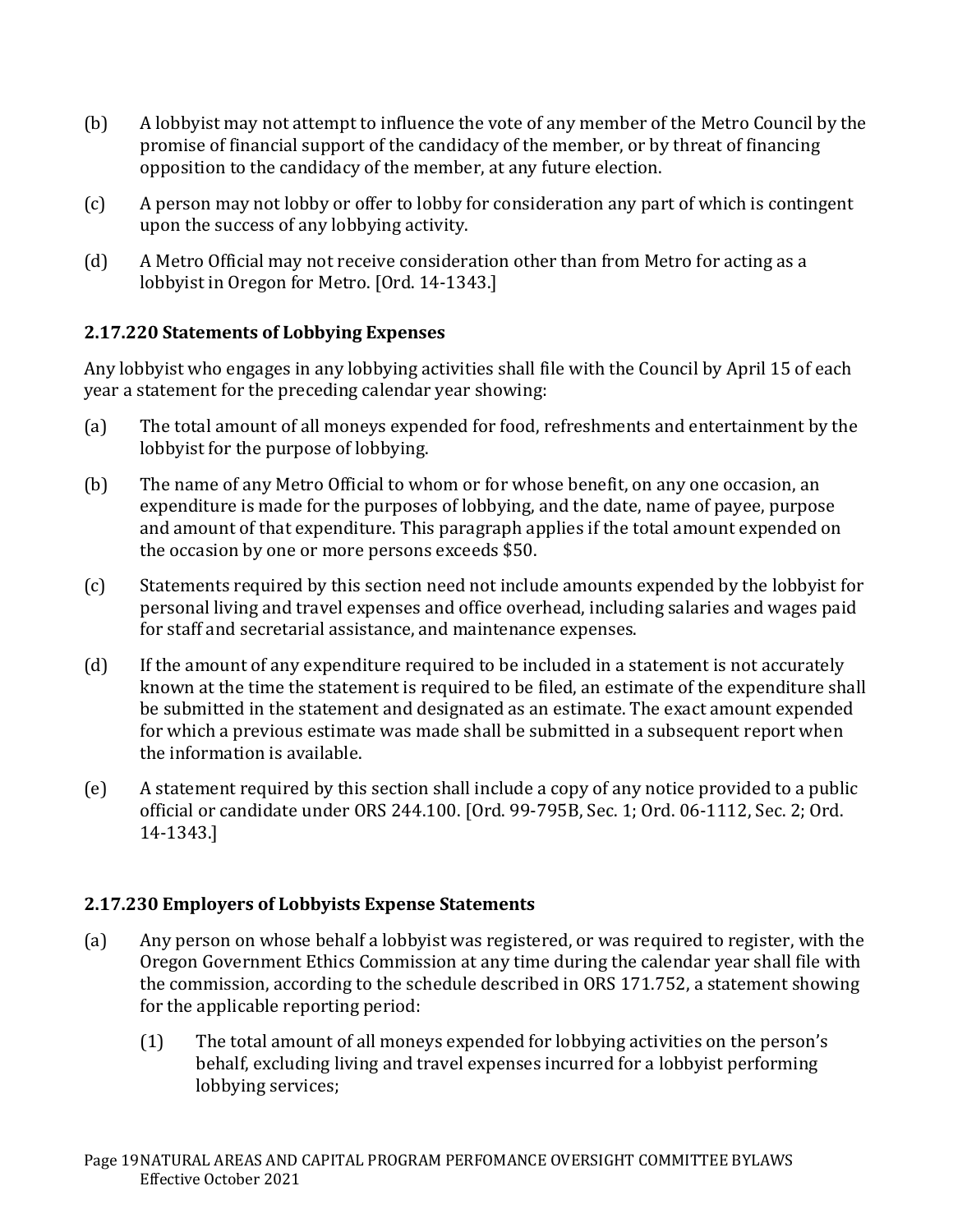- (2) The name of any legislative or executive official to whom or for whose benefit, on any one occasion, an expenditure is made for the purposes of lobbying by the person, and the date, name of payee, purpose and amount of that expenditure. This paragraph applies if the total amount expended on the occasion by one or more persons exceeds \$50. This paragraph does not apply to information reported in compliance with ORS 171.745; and
- (3) The name of each registered lobbyist or entity comprised of more than one lobbyist to whom the person paid moneys for lobbying activities on the person's behalf, excluding living and travel expenses incurred for a lobbyist performing lobbying services, and the total amount of moneys paid to that lobbyist or entity.
- (b) A statement required under subsection (1) of this section shall include a copy of any notice provided to a public official or candidate under ORS 244.100. [Ord. 99-795B, Sec. 1; Ord. 06-1112, Sec. 3; Ord. 14-1343.]

## **2.17.240 Verification of Reports, Registrations and Statements**

- (a) Each report, registration or statement required by this Chapter shall contain or be verified by a written declaration that it is made under the penalties of false swearing.
- (b) No person shall willfully make and subscribe any document which contains or is verified by a written declaration for false swearing which the person does not believe to be true and correct to every matter. [Ord. 99-795B, Sec. 1; Ord. 14-1343.]

## **2.17.245 False Statement or Misrepresentation by Lobbyist or Metro Official**

- (a) No lobbyist or public official, as defined in ORS 244.020, shall make any false statement or misrepresentation to any legislative or executive official or, knowing a document to contain a false statement, cause a copy of such document to be received by a legislative or executive official without notifying such official in writing of the truth as prescribed in subsection (b) of this section.
- (b) It is a defense to a charge of violation of subsection (a) of this section if the person who made the false statement or misrepresentation retracts the statement or misrepresentation and notifies the official in writing of the truth:
	- (1) In a manner showing complete and voluntary retraction of the prior false statement or misrepresentation; and
	- (2) Before the subject matter of the false statement or misrepresentation is submitted to a vote of a committee or the Metro Council or is relied upon by an executive official in an administrative hearing.
- (c) As used in this section:
	- (1) "False statement or misrepresentation" means the intentional misrepresentation or misstatement of a material fact.

Page 20NATURAL AREAS AND CAPITAL PROGRAM PERFOMANCE OVERSIGHT COMMITTEE BYLAWS Effective October 2021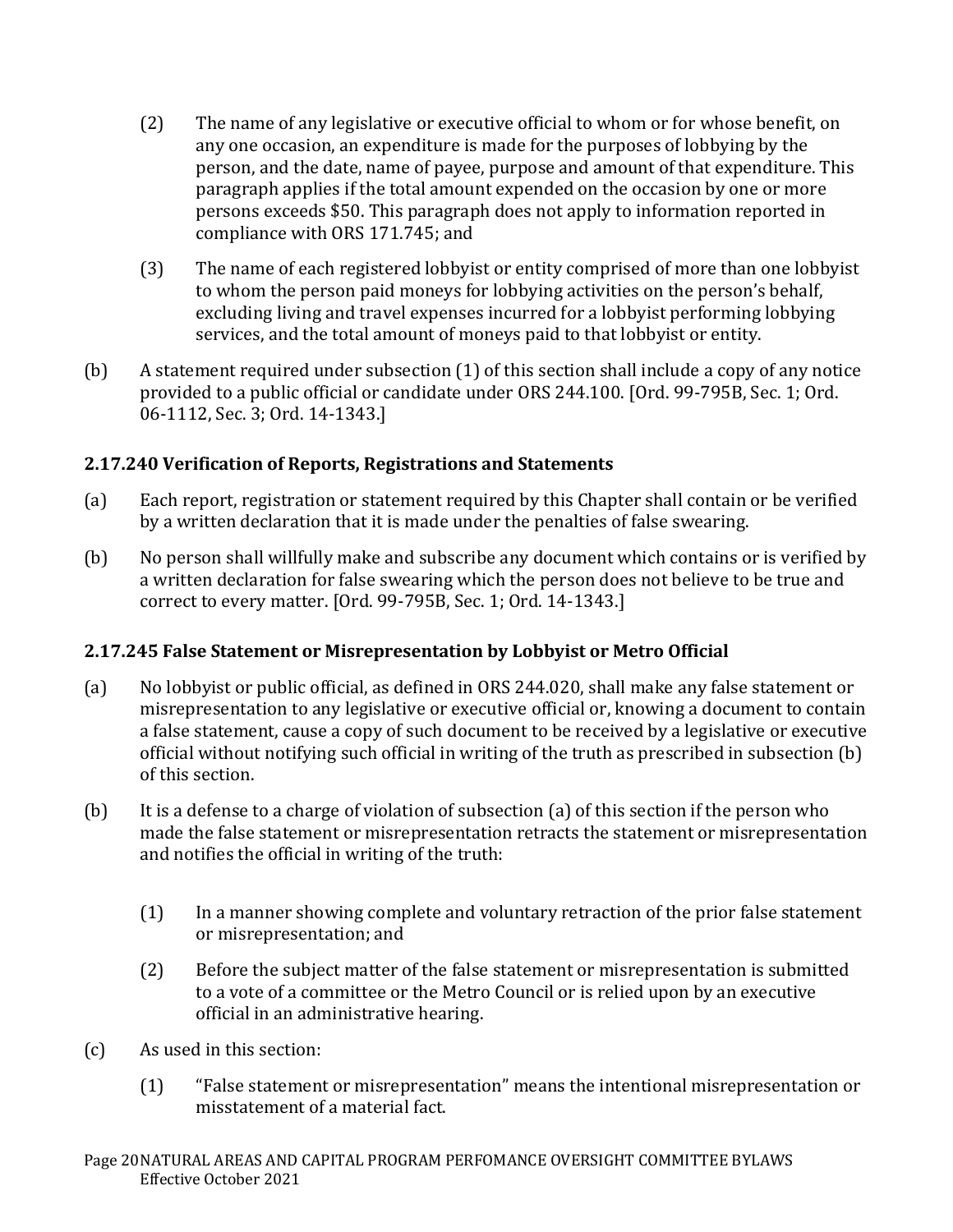(2) "Material" means that which may have affected the course or outcome of any proceeding or transaction if known prior to the proceeding or transaction. [Ord. 14- 1343.]

## **2.17.250 Public Nature of Reports, Registrations and Statements**

All information submitted to the Oregon Ethics Commission or Council in any report, registration or statement required by this Chapter is a public record. [Ord. 99-795B, Sec. 1; Ord. 14-1343.]

## **2.17.260 Sanctions for Violations**

In addition to any such penalties as otherwise may be provided by law, a person who violates any provision of this Chapter or fails to file any report, registration or statement or to furnish any information required by this Chapter shall be subject to a civil penalty in an amount not greater than \$500.

However, no Metro official shall be subject to any sanction by Metro for a violation of this Chapter that resulted from the receipt of any gift, meal, or entertainment from any person who is not currently registered with Metro as a lobbyist or is not designated on a lobbyist's registration as the employer of a lobbyist. [Ord. 99-795B, Sec. 1; Ord. 06-1112, Se